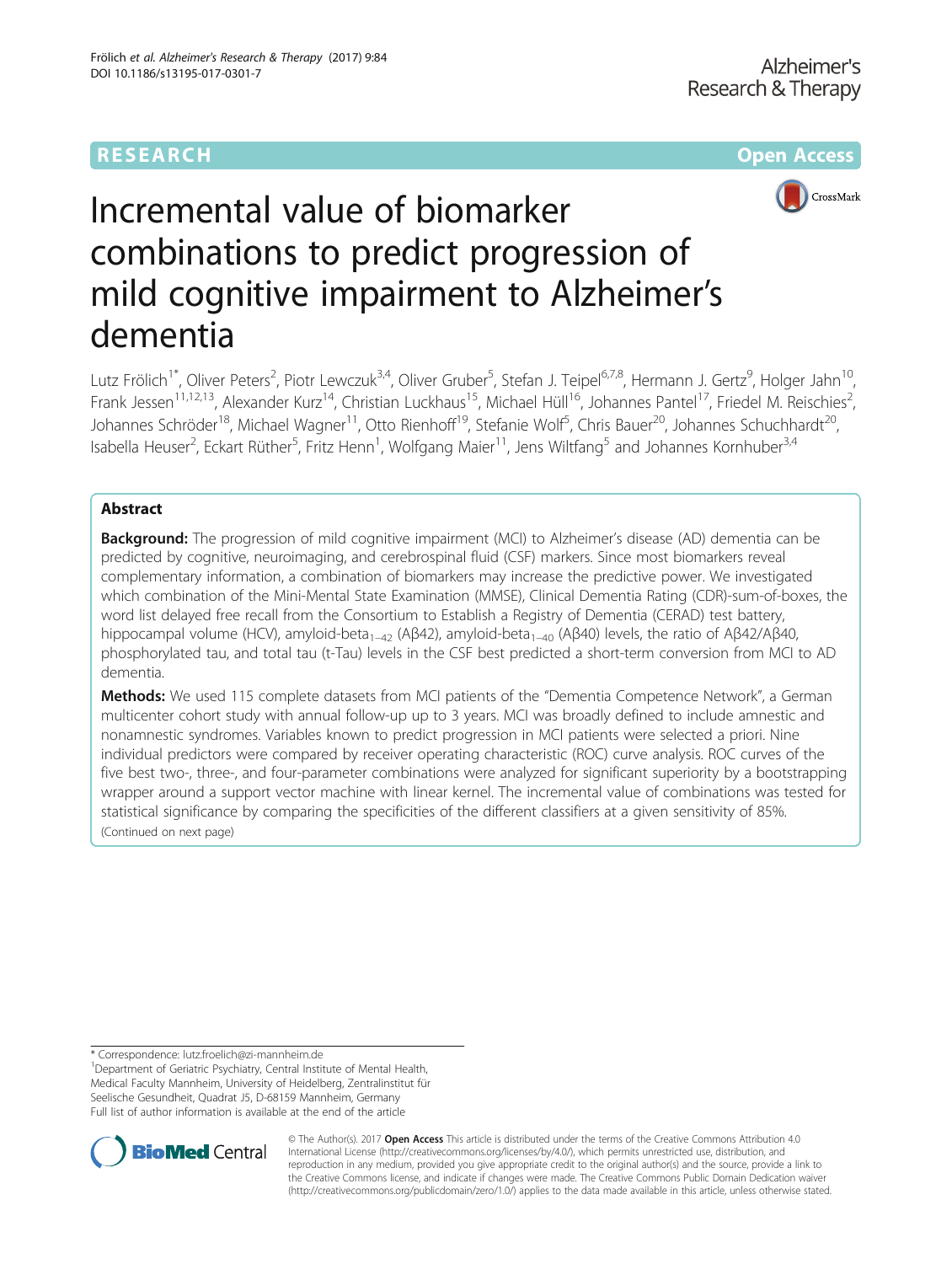## (Continued from previous page)

**Results:** Out of 115 subjects, 28 (24.3%) with MCI progressed to AD dementia within a mean follow-up period of 25.5 months. At baseline, MCI-AD patients were no different from stable MCI in age and gender distribution, but had lower educational attainment. All single biomarkers were significantly different between the two groups at baseline. ROC curves of the individual predictors gave areas under the curve (AUC) between 0.66 and 0.77, and all single predictors were statistically superior to Aβ40. The AUC of the two-parameter combinations ranged from 0.77 to 0.81. The three-parameter combinations ranged from AUC 0.80–0.83, and the four-parameter combination from AUC 0.81–0.82. None of the predictor combinations was significantly superior to the two best single predictors (HCV and t-Tau). When maximizing the AUC differences by fixing sensitivity at 85%, the two- to four-parameter combinations were superior to HCV alone.

**Conclusion:** A combination of two biomarkers of neurodegeneration (e.g., HCV and t-Tau) is not superior over the single parameters in identifying patients with MCI who are most likely to progress to AD dementia, although there is a gradual increase in the statistical measures across increasing biomarker combinations. This may have implications for clinical diagnosis and for selecting subjects for participation in clinical trials.

Keywords: Mild cognitive impairment, Biomarkers, Tau, Phospho-tau, Amyloid-beta 42, Hippocampal volume, Prediction, Alzheimer's dementia

## Background

Slowly progressive mild cognitive impairment (MCI) with insidious onset often results in neurodegenerative dementia, e.g., dementia due to Alzheimer's disease (AD). A current plausible model for the development of AD suggests a temporal order of pathological brain changes; amyloid deposition occurs early in the disease, but may not directly cause clinical symptoms and is believed to trigger neuronal injury and loss [\[1](#page-13-0), [2](#page-13-0)]. Neuronal and synaptic losses are key determinants of cognitive impairment, which are accompanied by brain atrophy on magnetic resonance imaging (MRI) [[3](#page-13-0), [4\]](#page-13-0). Thus, the pathological cascade in AD is regarded as a two-stage, slowly progressive process in which amyloidosis and neuronal injury (tauopathy and neurodegeneration) are largely sequential rather than simultaneous processes [[1](#page-13-0), [2\]](#page-13-0).

The predementia phase of AD is characterized clinically by MCI [[5](#page-13-0)], and this is accompanied by biochemical changes in the brain reflected in the cerebrospinal fluid (CSF) [\[6](#page-13-0), [7](#page-13-0)] as well as in brain morphology on MRI [[8](#page-13-0), [9](#page-13-0)]. Specifically, impairments in delayed free-recall measures from episodic memory tasks [\[10](#page-13-0)–[12](#page-13-0)], reduced hippocampal volumes [[12](#page-13-0)–[15\]](#page-13-0), decreased CSF levels of amyloidbeta<sub>1–42</sub> (A $\beta$ 42; a marker of amyloid mismetabolism), and elevations in tau and phosphorylated tau (p-Tau) protein (markers of axonal damage and neurofibrillary tangles) [\[6](#page-13-0), [14, 16](#page-13-0)–[19](#page-13-0)] are the best established predictive biomarkers of AD dementia in patients with MCI [[20\]](#page-13-0).

When analyzing the relation between these biomarkers and progression to AD dementia or cognitive decline in MCI patients, most previous studies have either determined the strength of association between biomarkers at baseline and cognitive/functional decline at follow-up (continuous variables), or how well biomarker levels at baseline were able to predict a diagnosis of AD dementia at follow-up (dichotomous variable). The differential predictive power of different biomarkers or combinations of biomarkers was mainly evaluated descriptively, not by statistical testing.

A wealth of data exists to show that the brain changes on MRI are related to CSF biomarkers, but also reveal complementary information [[11](#page-13-0), [21, 22](#page-13-0)]. When combining two or more biomarkers simultaneously for prediction of AD dementia from MCI, i.e., using MRI and CSF [[23, 24\]](#page-13-0), MRI and cognitive testing [\[25](#page-13-0), [26](#page-13-0)], fluorodeoxyglucose positron emission tomography (FDG-PET) and CSF [[27\]](#page-13-0), FDG-PET and cognitive testing [\[28](#page-13-0)], and MRI, CSF, and FDG-PET [\[29](#page-13-0), [30\]](#page-13-0), the utility of multiple biomarker combinations for prediction of AD dementia from MCI was confirmed. In particular, a recent study with an advanced multimodal classification method revealed that 91.5% of MCI short-term progressors and 73.4% MCI nonprogressors were correctly classified using baseline MRI, FDG-PET, and CSF data [[30](#page-13-0)]. Combining cognitive measures with CSF or volumetric MRI may substantially improve risk prediction. However, increasing the number of biomarker combinations did not lead to an incremental increase in predictive power. A combination of impaired learning ability with medial temporal atrophy was associated with the greatest risk of developing AD dementia from MCI [\[31](#page-13-0)].

A prediction of AD dementia in a foreseeable time period, i.e., within 1 or 2 years, appears much more relevant in a clinical perspective than a prediction of dementia in the more distant future, e.g., in 10–20 years. Individuals classified to be at "short-term risk" can receive more active treatment and counselling. Furthermore, the proportion of MCI patients progressing to AD dementia is not constant over time, but is highest during the first years of follow-up and decreases at longer follow-up intervals [[32](#page-13-0)]. Finally, information about long-term risk of AD dementia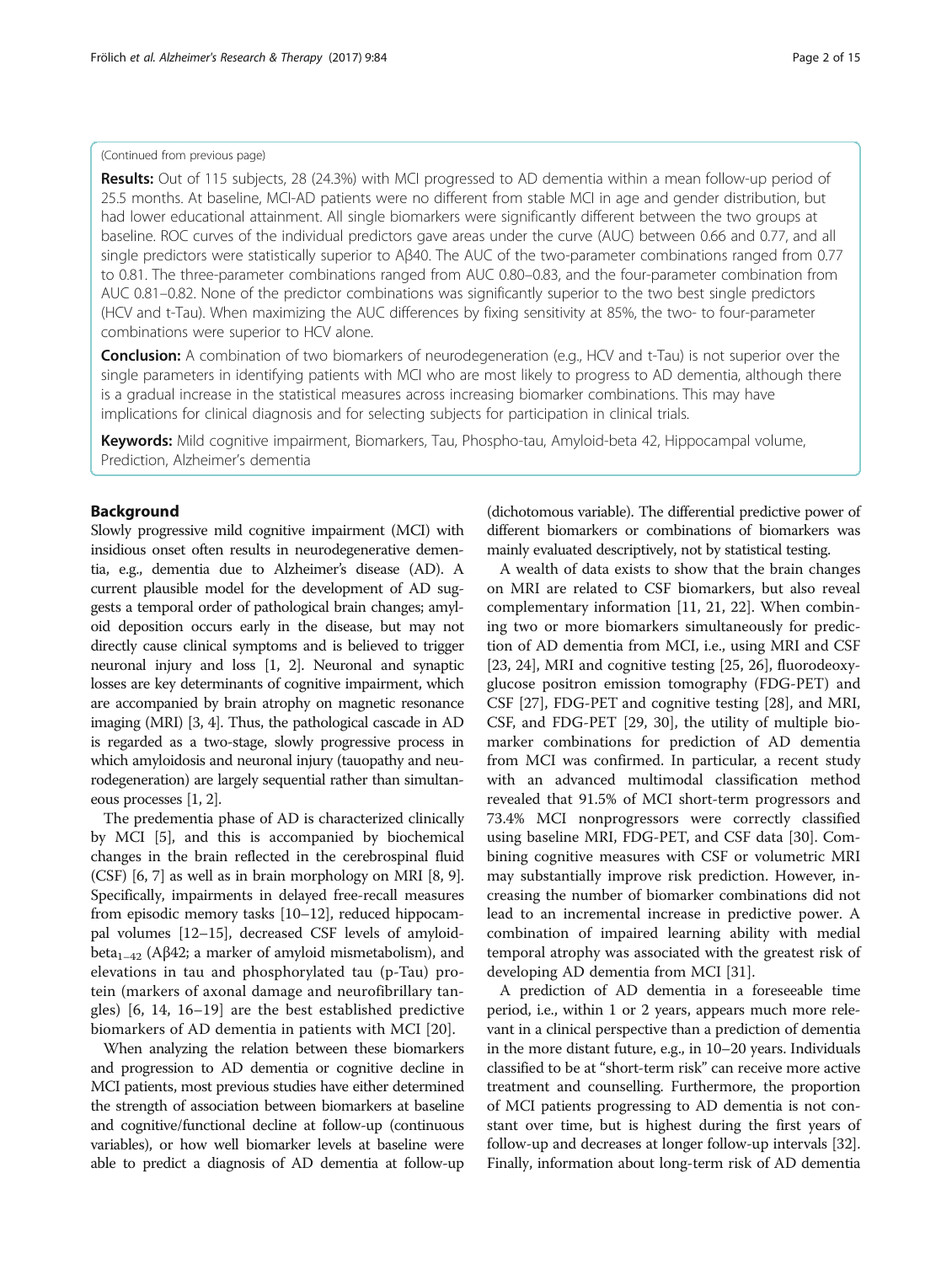may be of limited practical value for patients at the end of their lifespan. In subjects with MCI, the effects of cerebral amyloidosis and hippocampal atrophy on the progression to AD dementia differ, e.g., the risk profile is linear with hippocampal atrophy but reaches a ceiling with higher values for cerebral amyloidosis [[1](#page-13-0)]. In subsequent investigations, biomarkers of neuronal injury appeared to best predict AD dementia from MCI subjects at shorter time intervals (1–2 years) in particular [\[14, 18](#page-13-0)].

In the present study, we investigated which combination of cognitive markers and biomarkers can best predict progression to AD dementia in order to generate a clinical model to predict the short-term progression to AD dementia applicable to a help-seeking sample of MCI patients. Knowledge on the added value of combining different biomarker modalities for the most efficient prediction of progression to AD dementia in MCI subjects is still limited. In our analysis, we describe the incremental predictive power of an increasing number of combined biomarkers to determine progression to AD dementia from MCI subjects and test the best two- to fourpredictor combinations for superiority over each other.

# Methods

## Dementia Competence Network study

The diagnostic and prognostic study of the Dementia Competence Network (DCN) is a prospective multisite longitudinal observational study on memory clinic patients with MCI or early dementia [\[33\]](#page-13-0). Thirteen expert memory clinics of German academic hospitals were involved in data collection. Personnel were trained and experienced in clinical research. Further details are available at the DCN website [\[34\]](#page-13-0). The DCN study was approved by the Ethics Review Board of the Erlangen medical faculty (coordinating center) and by the Ethics Committees at each individual center, and was conducted in accordance with the Declaration of Helsinki. All patients gave written informed consent to participate. We adhered to the Standards for Reporting Diagnostic accuracy (STARD) statement [[35](#page-13-0)] to optimize generalizability of the prediction model.

## Subjects

Subjects were recruited between May 2003 and November 2007. They were referred to the participating specialist memory clinics for the workup of memory complaints and/or other cognitive deficits. In most centers, a consecutive series of patients was included. Detailed inclusion and exclusion criteria were published earlier [[33](#page-13-0)]. For the present analysis, all patients had MCI at baseline.

A diagnosis of MCI was made on the basis of clinical and neuropsychological data, without reference to CSF or MRI volumetry results (see below). The DCN study deliberately used a broad definition of MCI [[5\]](#page-13-0)—complaints of a cognitive deficit and objectified decline of cognitive abilities (more than 1 SD below age- and education-adjusted norms) in at least one of the following domains as evidenced by standardized neuropsychological tests (Consortium to Establish a Registry of Dementia (CERAD) neuropsychological test battery): verbal learning and memory, nonverbal learning and memory, word fluency, naming, visuoconstruction, cognitive speed, or executive function [[36](#page-13-0)]; no or only minor changes in complex activities of daily living (ADL), as demonstrated by a Bayer activities of daily living (B-ADL) score < 4 [\[37](#page-13-0)]; no major depressive episode at baseline as demonstrated by a Montgomery-Asberg Depression Rating Scale score < 13 [\[38](#page-13-0)].

With this diagnostic procedure, 1071 MCI patients were included at baseline from which we selected a subsample of 115 (12%) patients according to the following inclusion/exclusion criteria: availability of 1) complete baseline neuropsychological data; (2) adequately processed and quality checked MR imaging; and (3) CSF data at baseline; (4) all had been followed for at least 12 months (mean follow-up 25.46 months) and were clinically evaluated every 12 months up to 36 months or until progression to incident dementia; and 5) outcome—MCI stable or progression to AD only. The major focus of our research was on early prediction of AD from normal. Since our diagnoses are based on clinical classification at follow-up and are not pathological diagnoses, an inclusion of subjects with progression to other dementia diagnoses may lead to misclassification. This potential misclassification would decrease the predictive power of the biomarkers to be analyzed. Stable MCI patients were defined as those with no dementia (Clinical Dementia Rating (CDR) < 1), a Mini-Mental State Examination (MMSE) score of 24 or higher at last follow-up visit, and a B-ADL score < 4 at each follow-up.

Dementia was defined as a clinical diagnosis with cognitive impairment in two or more cognitive domains severe enough to interfere with normal functioning in the community. From a detailed medical history, clinical, neurological, and psychiatric investigation, other reasons for an impaired cognitive performance and performance in ADL were excluded. At follow-up, progression to dementia was defined as newly occurring impairments in instrumental or basic activities of daily living (B-ADL score > 4) in subjects previously defined as having MCI. Patients who developed a non-AD dementia at follow-up were excluded from the analyses.

# Neuropsychological procedures

All subjects were investigated with standardized diagnostic procedures. Neuropsychological analysis was performed as described previously [\[33](#page-13-0)]. The following raw memory scores were part of the test battery series at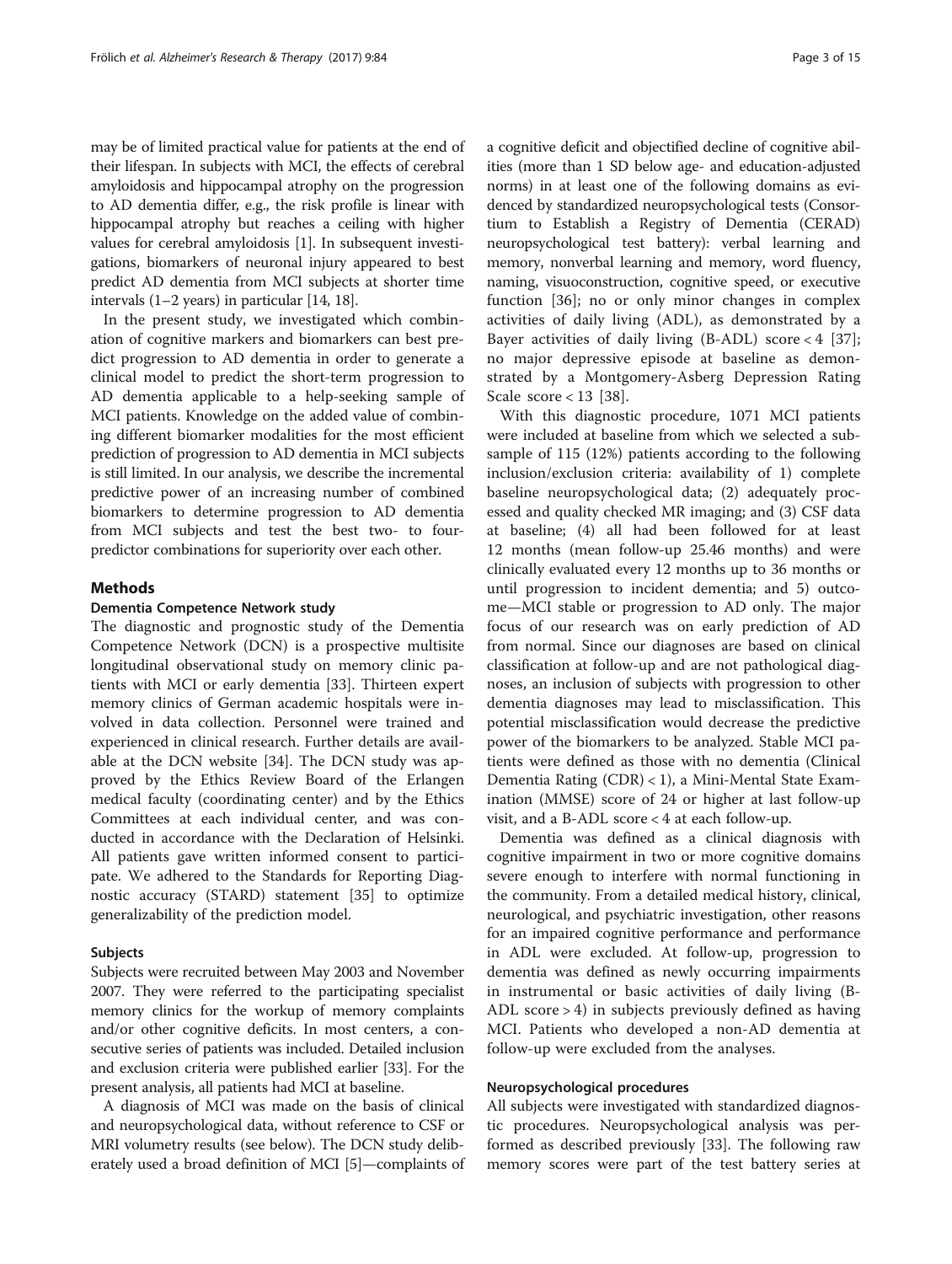baseline: the CERAD neuropsychological test battery includes a word list learning subtest. A 10-word list is read and immediately recalled three times. After a distraction period of 15 min, while other neuropsychological tests were done, subjects have to recall the items presented and then to recognize them among distractors. We here focused on the delayed free-recall (CERAD-DR) measure. As a composite measure of overall dementia severity, the CDR sumof-boxes (CDR-sb) was applied [\[39\]](#page-13-0). For comparison to other cohorts, the MMSE was applied [\[40](#page-13-0)].

#### Collecting, storage, and shipment of the samples

Before starting collection of human body fluid samples, standard operating procedures (SOPs) were implemented [[41](#page-13-0)]. Briefly, CSF was collected by lumbar puncture from the L3/L4 or L4/L5 intervertebral region. No serious adverse events were reported. CSF was sampled in polypropylene test tubes with intermediate storage at site (–80 °C), and was then shipped on dry ice to the central biobank (Erlangen University) without undergoing any thawing/refreezing cycles.

#### Analyses of CSF biomarkers

The following CSF biomarkers were measured by enzyme-linked immunosorbent assay (ELISA): amyloidbeta<sub>1-40</sub> (A $\beta$ 40; The Genetics Co., Zürich, Switzerland), Aβ42, total tau (t-Tau), and phosphorylated tau<sup>181</sup> (p-Tau; Innogenetics, Ghent, Belgium). The analyses were performed by experienced laboratory technicians in a certified laboratory and under a routine quality control regime (intra-assay coefficients of variation: 2.3–5.9%; interassay coefficients of variation: 9.8–13.7%). The technicians were blinded to the clinical diagnoses and other clinical information. In addition to Aβ42, several other Aβ isoforms are excreted into the CSF, the most abundant being Aβ40 [[42](#page-13-0)]. CSF Aβ40 is relatively unchanged in AD, but the CSF Aβ42/Aβ40 ratio (Aβ ratio) has been suggested to have stronger diagnostic accuracy for AD compared to CSF Aβ42 alone [\[43](#page-13-0)]. The ratio may normalize individuals according to their Aβ production level, so that pathologically low CSF Aβ42 can be identified in "high Aβ producers" and vice versa [\[44\]](#page-14-0). Since it has been shown that the  $A\beta$ ratio is useful in a clinical setting [[45](#page-14-0)], we also evaluated the predictive value of this ratio.

#### Hippocampal volume

MRI scans were obtained on 1.5-Tesla scanners. Special measures were taken for standardization of MRI acquisition across centers. Acquisition parameters were provided to all centers as a guideline. The phantom test of the American College of Radiology MRI Accreditation Program was conducted repeatedly at 11 sites of the DCN [\[46\]](#page-14-0). Furthermore, a single volunteer was investigated at each of these centers. Hippocampal volume (HCV) was calculated as the mean value of the left and right hemisphere, and was determined from high-resolution structural magnetic resonance images using the Oxford Centre for Functional MRI of the Brain (FMRIB) Integrated Registration and Segmentation Tool [[47](#page-14-0)] from the FMRIB Software Library (FSL) package of tools [[48](#page-14-0)], since a biological relevance for using the hippocampal volumes of the left and right hemispheres separately cannot be assumed.

Estimated total intracranial volume was calculated through registration of each MRI scan to a standard brain image template [\[49\]](#page-14-0) using FSL FLIRT [\[50\]](#page-14-0). Extensive quality control analysis was performed on segmentations of all volumetric measures. Outliers were visually evaluated by overlaying the automated segmentations on the original MRI scan. Subjects were excluded from the analysis if structures were poorly segmented.

## Outcome measure and predictors

Clinical protocols were uniform across centers and strict SOPs were implemented before recruitment of patients. The "reference standard" was a clinical diagnosis of probable AD dementia in a patient with previous MCI [[5](#page-13-0)]. AD dementia was diagnosed according to the NINCDS-ADRDA criteria [[51](#page-14-0)]. All clinicians who collected followup data or who made the diagnoses were blinded to the results of CSF analysis and hippocampal volumetry.

The following measures were evaluated as predictors for progression to AD dementia: MMSE, CDR-sb, CERAD-DR, HCV, Aβ42, Aβ ratio, t-Tau, and p-Tau.

Following the recommendations in the STARD criteria for studies of diagnostic accuracy [\[35](#page-13-0)], the cut-off values for defining abnormal biomarker values (HCV and CSF parameters) were developed in subjects that were not part of this study. In the context of this study, percentage abnormal values in relation to these cut-offs were used for descriptive purposes only. Aβ42 (600 pg/ml), p-Tau (60 pg/ ml), and total tau (300 pg/ml) cut-offs were provided by the assay producer (Innogenetics, Ghent, Belgium). For the CERAD-DR score, a published cut-off value was used which separated normal controls from MCI  $(\langle 7 \rangle)$  [\[52](#page-14-0)].

#### Statistical analysis

All statistical analyses were performed using the statistical software R (version 2.3.1) [\[53\]](#page-14-0). A correction for multiple testing was not performed due to the low number of tests. Group comparisons at baseline were performed by the Wilcoxon rank sum test for continuous and nominal variables. CSF biomarkers, hippocampal volumes, and neuropsychological data as well as demographic data obtained in MCI patients at baseline were used to predict progression to AD dementia (MCI-AD) versus nonprogression (MCI-stable). We did not control for possible center effects, MCI subtype, or length of follow-up. The predictive power of each single parameter was evaluated by receiver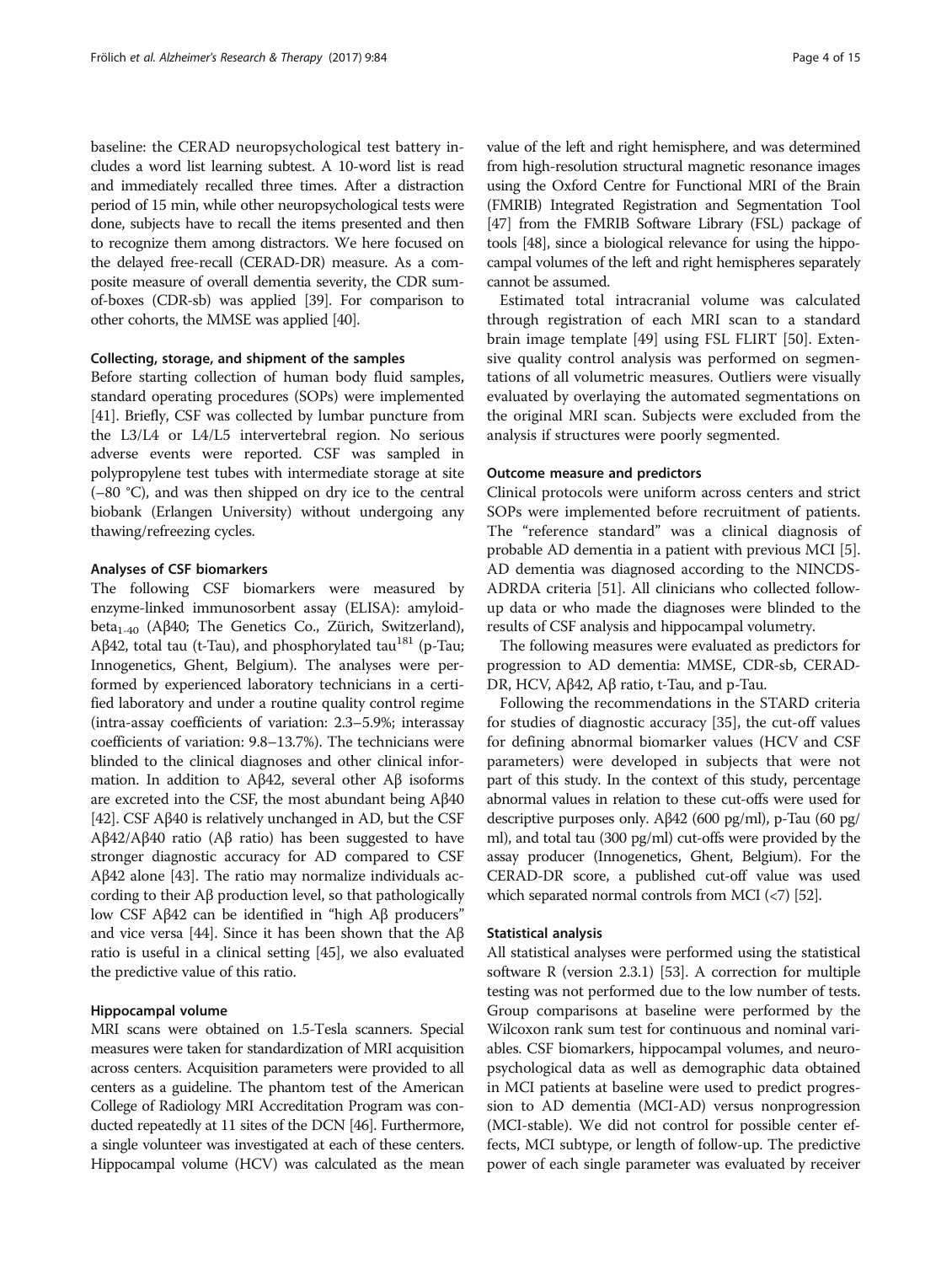operating characteristic (ROC) area under the curve (AUC) analysis. Sensitivity, specificity, and Youden's index (sensitivity + specificity  $-1$ ) [\[54](#page-14-0)] of the various predictors/ prediction models were also calculated to provide a complete description of the prediction parameters.

For comparison of the AUC values of single predictors we used a bootstrapping algorithm as implemented in the pROC R-package (Version 1.8) [[55\]](#page-14-0). The predictive accuracy of all possible combinations of two, three, and four parameters was analyzed by a classification system that consisted of a 0.632 bootstrapping wrapper (100 replications) around a support vector machine (SVM) with linear kernel. Whether the addition of a variable significantly increased predictive quality of models with one, two, three, or four predictors was tested by comparing the AUC distributions of 1000 bootstrapping replications for the different classifiers according to Hanley and McNeil [\[56\]](#page-14-0). In each bootstrap trial, the different models were ranked according to the AUC. For statistical testing, we calculated a Z-score which approximately follows a standard normal distribution.

$$
Z \frac{mean(\theta_1 - \theta_2)}{sd(\theta_1 - \theta_2)}
$$

The  $p$  value was then calculated according to the standard normal distribution. To demonstrate the normality of the Z values, a QQ Norm plot was calculated.

As a second way to compare the ROC curves, we evaluated the ROC curves at a given sensitivity of 85%. This is consistent with international recommendations for a biomarker, since values above 80% are considered indicative of satisfactory predictive performance [\[57\]](#page-14-0). Using 100 bootstrapping replications, we obtained a distribution of specificities around a given sensitivity of 85%. To compare the ROC curves at the given sensitivity, we used the same procedure as described above to compare the AUCs.

# Results

We analyzed 115 patients with complete datasets at baseline and clinical follow-up. The datasets analyzed in the current study are available from the corresponding author on reasonable request. They were a subset from 1071 MCI subjects in whom baseline demographics and neuropsychological test results were available. Due to various missing data, 956 subjects could not be analyzed (see Fig. 1 for exact patient loss). Table [1](#page-5-0) compares the demographic characteristics, cognitive and psychometric test scores, hippocampal volume measures, and cerebrospinal fluid biomarkers at baseline between the maximal MCI sample, in those for which the respective measures were available, and the final analysis set (115 patients, 12% of the MCI cohort) which was used for predictor analysis. There was no significant difference between the groups on any parameter (with the exception of CDR-sb which was not clinically relevant). All  $p$  values were based on pairwise comparisons, uncorrected for multiple testing. Table [2](#page-6-0) summarizes the demographic characteristics, cognitive test scores, hippocampal volume measures and cerebrospinal fluid biomarkers at baseline and follow-up for the groups used for the prediction analysis (final analysis set, MCI-AD, MCI-stable) and the statistical differences between the MCI-AD and MCIstable groups. Of the 115 MCI patients, 28 patients (24.3%) progressed to AD dementia (MCI-AD) after a mean follow-up of 26.2 months corresponding to an

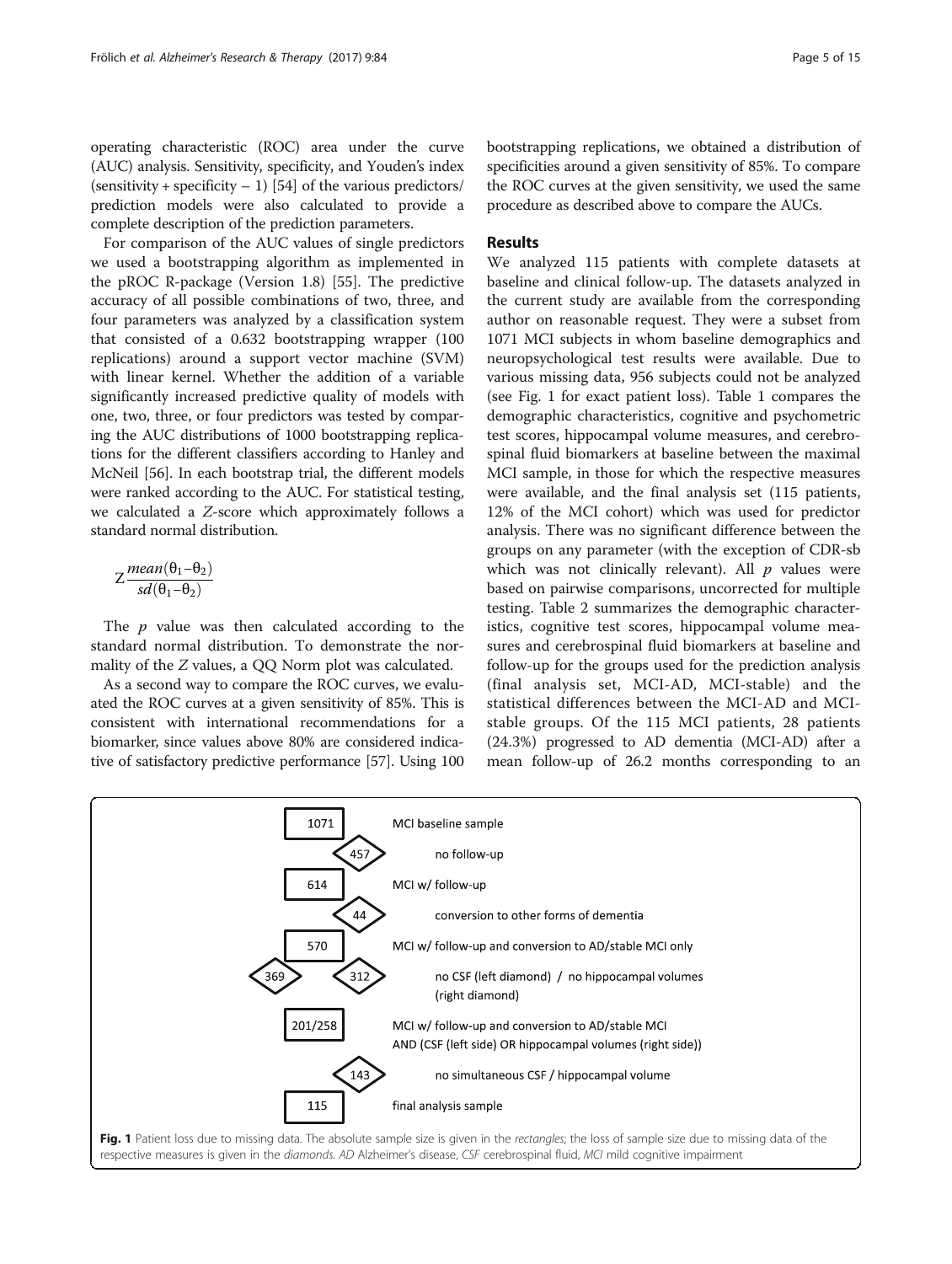<span id="page-5-0"></span>

| <b>Table 1</b> Sociodemographic, clinical, and biomarker variables in the final analysis set ( $n = 115$ ) and in the respective comparison |  |  |  |
|---------------------------------------------------------------------------------------------------------------------------------------------|--|--|--|
| group (max. $n = 956$ ; actual group size for each variable is the maximal N available for the comparison group)                            |  |  |  |

| Variable            | Final analysis sample           | Comparison group ( $n = 956$ ) | $P$ value                         |      |
|---------------------|---------------------------------|--------------------------------|-----------------------------------|------|
|                     | $(n = 115)$ MCI-stable + MCI-AD | Group size $(n)$               | All other MCI with data available |      |
| Age                 | $65.7 \pm 9.0$                  | 956                            | $67.1 \pm 8.6$                    | ns   |
| Sex (male = $1$ )   | $1.4 \pm 0.5$                   | 956                            | $1.5 \pm 0.5$                     | ns   |
| education           | $9.5 \pm 1.9$                   | 956                            | $9.5 \pm 1.9$                     | ns   |
| <b>MMSE</b>         | $27.0 \pm 2.1$                  | 956                            | $27.2 \pm 2.2$                    | ns   |
| <b>MADRS</b>        | $7.4 \pm 5.6$                   | 908                            | $7.8 \pm 6.2$                     | ns   |
| <b>B-ADL</b>        | $2.5 \pm 1.5$                   | 903                            | $2.3 \pm 1.4$                     | ns   |
| CDR-sb              | $1.8 \pm 1.1$                   | 956                            | $1.5 \pm 1.0$                     | 0.01 |
| CERAD-DR-WL         | $4.8 \pm 2.3$                   | 956                            | $5.0 \pm 2.3$                     | ns   |
| Hippocampal volume  | $4450 \pm 672$                  | 368                            | $4511 \pm 653$                    | ns   |
| $A\beta42$          | $749 \pm 300$                   | 292                            | $751 \pm 353$                     | ns   |
| $A\beta40$          | $9654 \pm 2732$                 | 268                            | $9684 \pm 3030$                   | ns   |
| $\mathsf{AB}$ ratio | $0.08 \pm 0.03$                 | 266                            | $0.08 \pm 0.04$                   | ns   |
| Total tau           | $411 \pm 251$                   | 284                            | $446 \pm 304$                     | ns   |
| Phosphorylated tau  | $61 \pm 30$                     | 289                            | $67 \pm 36$                       | ns   |

Data are given as mean  $\pm$  standard deviation

There is no significant difference between the groups with the exception of CDR-sb which is not clinically relevant

P values were uncorrected for multiple comparisons

Aβ40 amyloid-beta<sub>1–40</sub>, Aβ42 amyloid-beta<sub>1–42</sub>, AD Alzheimer's disease, B-ADL Bayer activities of daily living, CDR-sb Clinical Dementia Rating–sum-of-boxes, CERAD-DR-WL Consortium to Establish a Registry of Dementia–delayed recall word list, MADRS Montgomery-Asberg Depression Rating Scale, MCI cognitive impairment, MMSE Mini-Mental State Examination, ns not significant

annual conversion rate of 11.2%; 87 patients did not progress to AD (MCI-stable), and their mean follow-up was 25.2 months which was not significantly different from the MCI-AD follow-up (Wilcoxon test,  $p > 0.1$ ). In addition, 17 MCI patients progressed to non-AD dementia. Because potential misclassification between clinical diagnosis and actual pathology may decrease the predictive power of the biomarkers to be analyzed, we decided to exclude MCI subjects with clinical progression to non-AD dementias from our analysis. At the first follow-up (year 1), 21 out of 28 MCI subjects had progressed to AD dementia, 5 out of the remaining 7 MCI subjects had progressed to AD dementia at the second follow-up (year 2), and the final 2 MCI subjects had progressed to AD dementia at the third follow-up (year 3).

# Baseline characteristics

Both MCI subgroups were well matched in terms of age and gender, and showed a similar distribution of APO E alleles (Table [2](#page-6-0)). MCI patients progressing to AD (MCI-AD) had fewer years of schooling, lower MMSE and CERAD-DR scores, higher CDR-sb scores, and presented with significantly higher t-Tau and p-Tau values, significantly lower mean Aβ42 levels in CSF, and significantly smaller HCV. The standardized mean difference (SMD) at baseline was largest for the t-Tau values, followed by HCV. Among the biomarkers analyzed, Aβ42 levels showed the smallest SMD at baseline.

Regarding the frequency of abnormal values, 86% of MCI-AD patients had abnormal values for t-Tau, 61% for p-Tau, and 61% for Aβ42. The MCI-stable subgroup had considerably lower frequencies of abnormal biomarker values: 47% for t-Tau, 27% for p-Tau, and 25% for Aβ42.

#### Prediction of incipient AD

ROC curve analysis resulted in AUC of 0.71 to 0.77 for the biomarkers t-Tau and HCV and the cognitive markers CDR-sb, CERAD-DR, and MMSE. AUC > 0.7 corresponds to a fair accuracy for predicting progression to AD dementia. p-Tau, Aβ42, and Aβ ratio had an AUC < 0.7 and, thus, poorly predicted progression (Table [3](#page-7-0)). Interestingly, the sensitivities and specificities of the individual predictors were inversely related to AUC values, possibly reflecting the effect of the short-term follow-up period. Pairwise comparisons of the single biomarker predictors showed all AUC curves were significantly different from Aβ40 (p < 0.05), but not from each other with the one exception that t-Tau was significantly different from p-Tau  $(p < 0.03)$  (see Table [4](#page-8-0)).

# Statistical comparison of the predictive power of biomarker combinations over individual biomarkers

To test if a combination of the best two- to fourbiomarker combinations outperforms the two best individual biomarkers in separating progressive MCI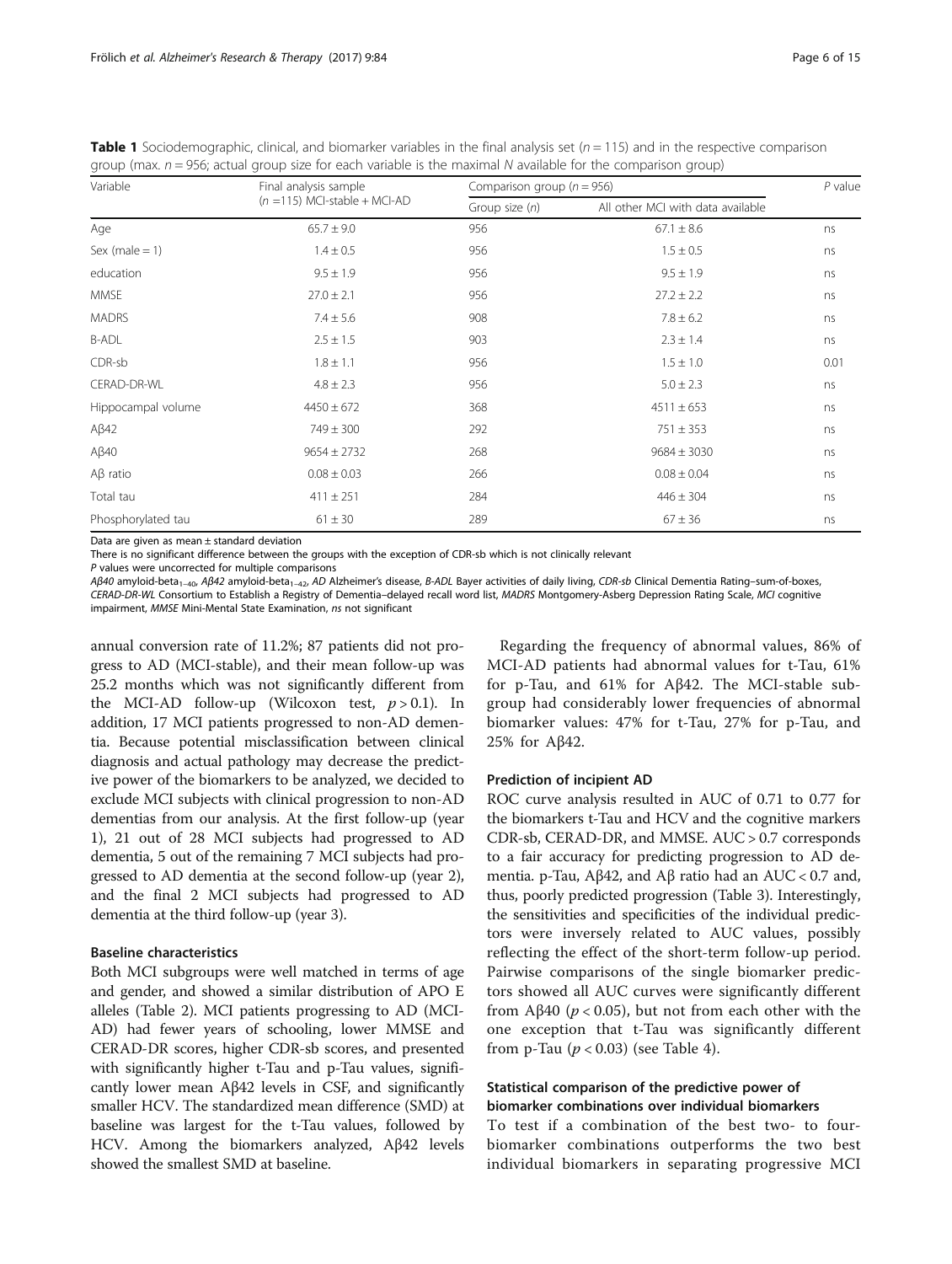<span id="page-6-0"></span>

| Table 2 Demographic characteristics, cognitive test scores, APO E allele distribution, brain volumetric measures, and cerebrospinal |
|-------------------------------------------------------------------------------------------------------------------------------------|
| fluid biomarkers at baseline and follow-up for the final analysis set (115 MCI subjects) and the two groups MCI-stable and MCI-AD   |

|                                                                                      | All $(n = 115)$                     | MCI-stable<br>$(n = 87)$            | MCI-AD<br>$(n = 28)$                | Standard mean<br>difference* | $P$ value** |
|--------------------------------------------------------------------------------------|-------------------------------------|-------------------------------------|-------------------------------------|------------------------------|-------------|
| Age (years)                                                                          | $65.7 \pm 9.03$<br>$(36 - 89)$      | $66.5 \pm 8.95$<br>$(51 - 80)$      | $65.4 \pm 9.37$<br>$(36 - 89)$      | 0.12                         | ns          |
| Education (years schooling)                                                          | $9.50 \pm 1.91$<br>$(7-13)$         | $9.75 \pm 1.95$<br>$(7-13)$         | $8.75 \pm 1.58$<br>$(7-13)$         | $-0.52$                      | < 0.05      |
| Gender (female = $1$ , male = $2$ )                                                  | Male = $67$ ;<br>$female = 48$      | Male = $52$ ;<br>$female = 35$      | Male = $15$ ;<br>$female = 13$      | 0.13                         | ns          |
| Bayer-ADL scale (score: 1-10)                                                        | $2.47 \pm 1.48$<br>$(1-4)$          | $2.41 \pm 1.52$<br>$(1-4)$          | $2.67 \pm 1.34$<br>$(1-4)$          | 0.18                         | ns          |
| MADRS (score: 0-60)                                                                  | $7.41 \pm 5.75$<br>$(0-13)$         | $7.67 \pm 5.96$<br>$(0-13)$         | $6.62 \pm 5.08$<br>$(0-11)$         | $-0.18$                      | ns          |
| <b>MMSE</b>                                                                          | $27.0 \pm 2.12$<br>$(20 - 30)$      | $27.5 \pm 1.87$<br>$(22 - 30)$      | $25.8 \pm 2.34$<br>$(20 - 29)$      | $-0.81$                      | < 0.001     |
| CDR-sb                                                                               | $1.80 \pm 1.06$<br>$(0.5 - 4.5)$    | $1.59 \pm 1.00$<br>$(0.5 - 4.5)$    | $2.45 \pm 0.98$<br>$(0.5-4)$        | 0.81                         | < 0.001     |
| CERAD-DR-WL                                                                          | $4.82 \pm 2.33$<br>$(0 - 10)$       | $5.25 \pm 2.23$<br>$(0 - 10)$       | $3.46 \pm 2.15$<br>$(0-8)$          | $-0.77$                      | 0.001       |
| Amnestic deficit: CERAD-DR-WL below cut-off<br>(<7 correct responses), n (% present) | 88 (77%)                            | 62 (71%)                            | 26 (93%)                            |                              |             |
| ApoE4 alleles (homo- or heterozygotes), n/sample size (% present)                    | 41/103 (40%)                        | 32/78 (41%)                         | 9/25 (36%)                          |                              | ns          |
| Hippocampal volume (mm <sup>3</sup> )                                                | $4450 \pm 672$<br>$(2509 - 5996)$   | $4585 \pm 649$<br>$(3036 - 5996)$   | $4031 \pm 570$<br>$(2509 - 5235)$   | $-0.82$                      | < 0.0001    |
| Total tau in CSF (pg/ml)                                                             | $411 \pm 252$<br>$(112 - 1169)$     | $351 \pm 205$<br>$(112 - 1158)$     | $596 \pm 294$<br>$(156 - 1169)$     | 0.97                         | < 0.0001    |
| Total tau in CSF below cut-off (>300 pg/ml), n (% abnormal)                          | 65 (57%)                            | 41 (47%)                            | 24 (86%)                            |                              |             |
| Phosphorylated tau in CSF (pg/ml)                                                    | $61.3 \pm 30.5$<br>$(19.7 - 157)$   | $55.6 \pm 26.3$<br>$(19.7 - 130)$   | $78.8 \pm 36.1$<br>$(27.3 - 157)$   | 0.76                         | < 0.01      |
| Phosphorylated tau in CSF below cut-off (>60 pg/ml), n (% abnormal)                  | 44 (38%)                            | 27 (31%)                            | 17 (61%)                            |                              |             |
| $A\beta42$ in CSF (pg/ml)                                                            | $749 \pm 300$<br>$(245 - 1792)$     | $794 \pm 309$<br>$(276 - 1792)$     | $611 \pm 223$<br>$(245 - 1134)$     | $-0.61$                      | < 0.001     |
| Aβ42 in CSF below cut-off (<600 pg/ml), n (% abnormal)                               | 39 (34%)                            | 22 (25%)                            | 17 (61%)                            |                              |             |
| $A\beta40$ in CSF (pg/ml)                                                            | $9654 \pm 2731$<br>$(2604 - 16320)$ | $9601 \pm 2561$<br>$(4175 - 16320)$ | $9817 \pm 3251$<br>$(2604 - 15210)$ | 0.08                         | ns          |
| $A\beta$ 40 in CSF below cut-off, n (% abnormal)                                     | n/a                                 | n/a                                 | n/a                                 |                              |             |
| Follow-up time (months)                                                              | $25.5 \pm 9.8$<br>$(12 - 36)$       | $26.1 \pm 8.0$<br>$(12 - 36)$       | $25.2 \pm 8.9$<br>$(12 - 36)$       |                              | ns          |

Values are given as means  $\pm$  SD (range) unless otherwise stated

\*Standardized (mean values in MCI-AD patients – mean values in MCI-stable patients)/standard deviation in the group of all patients

\*\*P values refer to differences between MCI-stable and MCI-AD

Aβ40 amyloid-beta<sub>1–40</sub>, Aβ42 amyloid-beta<sub>1–42</sub>, AD Alzheimer's disease, B-ADL Bayer activities of daily living, CDR-sb Clinical Dementia Rating–sum-of-boxes, CERAD-DR-WL Consortium to Establish a Registry of Dementia–delayed recall word list, CSF cerebrospinal fluid, MADRS Montgomery-Asberg Depression Rating Scale, MCI cognitive impairment, MMSE Mini-Mental State Examination, n/a not available, ns not significant

(i.e., those MCI subjects who progressed to AD dementia during the follow-up period (MCI-AD)) from stable MCI, the analysis of two- to four-parameter combinations of the eight predictor/biomarker indices (MMSE, CDR-sb, CERAD-DR, HCV, Aβ42, Aβ42/Aβ40, t-Tau, and p-Tau) were numerically superior over the performance of a single biomarker index. Classification results for prediction of progression from MCI to AD dementia (MCI-AD) of the best one- to four-parameter predictor combinations are given in Table [3.](#page-7-0) t-Tau was the single marker with the highest mean bootstrap-based cross-validated AUC of 0.77, followed by HCV ( $AUC = 0.74$ ). Compatible with this, the best two-predictor combination was t-Tau and  $HCV$  (AUC = 0.81). The addition of a third and fourth predictor only minimally increased the mean bootstrappingbased cross-validated AUC (the best three-predictor combination was t-Tau/HCV/CDR-sb,  $AUC = 0.83$ ; the best four-parameter combination was t-Tau/HCV/CDR-sb/Aβ ratio,  $AUC = 0.82$ ). The pairwise comparisons of  $AUC$  values for HCV or t-Tau with the best two-, three- or four-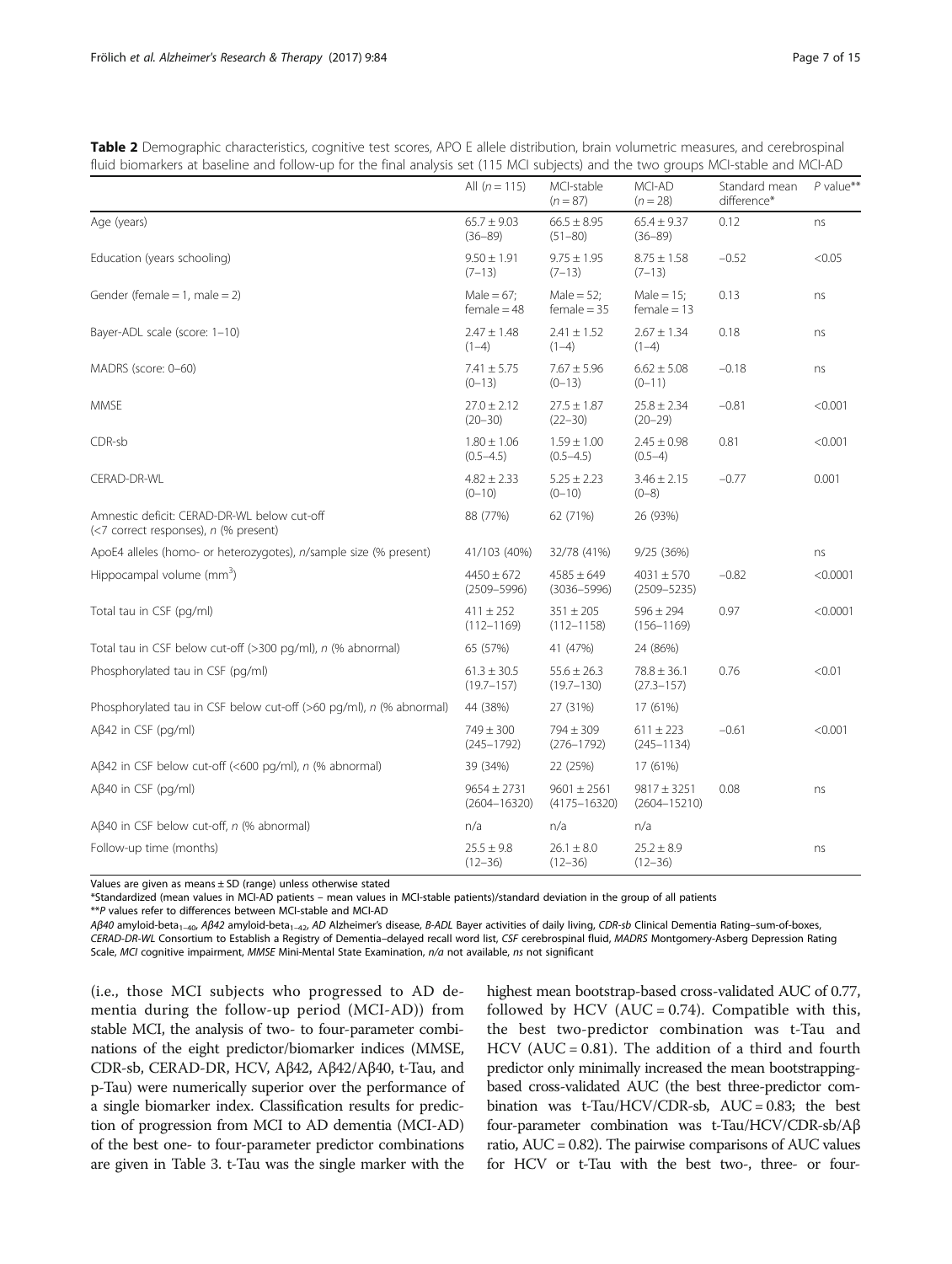| Predictors                   |                             |                     |                     | AUC  | Youden index | Sensitivity | Specificity | PPV  | <b>NPV</b> |
|------------------------------|-----------------------------|---------------------|---------------------|------|--------------|-------------|-------------|------|------------|
| Single predictors            |                             |                     |                     |      |              |             |             |      |            |
| t-Tau                        |                             |                     |                     | 0.77 | 1.48         | 0.62        | 0.86        | 0.42 | 0.93       |
| $\ensuremath{\mathsf{HCV}}$  |                             |                     |                     | 0.74 | 1.45         | 0.63        | 0.82        | 0.42 | 0.92       |
| CDR-sb                       |                             |                     |                     | 0.73 | 1.38         | 0.45        | 0.93        | 0.35 | 0.95       |
| CERAD-DR                     |                             |                     |                     | 0.72 | 1.39         | 0.64        | 0.75        | 0.40 | 0.89       |
| <b>MMSE</b>                  |                             |                     |                     | 0.71 | 1.36         | 0.68        | 0.68        | 0.40 | 0.87       |
| p-Tau                        |                             |                     |                     | 0.69 | 1.41         | 0.81        | 0.61        | 0.50 | 0.86       |
| $A\beta42$                   |                             |                     |                     | 0.68 | 1.38         | 0.74        | 0.64        | 0.44 | 0.87       |
| $A\beta42/A\beta40$          |                             |                     |                     | 0.66 | 1.34         | 0.59        | 0.75        | 0.37 | 0.88       |
| $A\beta40$                   |                             |                     |                     | 0.55 | 1.15         | 0.76        | 0.39        | 0.34 | 0.80       |
| APO E                        |                             |                     |                     | 0.50 | 1.05         | 0.41        | 0.64        | 0.26 | 0.47       |
| Two-predictor combinations   |                             |                     |                     |      |              |             |             |      |            |
| t-Tau                        | HCV                         |                     |                     | 0.81 | 1.45         | 0.68        | 0.77        | 0.49 | 0.88       |
| t-Tau                        | CDR-sb                      |                     |                     | 0.79 | 1.44         | 0.83        | 0.61        | 0.41 | 0.92       |
| t-Tau                        | MMSE                        |                     |                     | 0.79 | 1.46         | 0.81        | 0.65        | 0.43 | 0.91       |
| t-Tau                        | CERAD-DR                    |                     |                     | 0.78 | 1.43         | 0.62        | 0.81        | 0.52 | 0.87       |
| p-Tau                        | HCV                         |                     |                     | 0.77 | 1.40         | 0.76        | 0.64        | 0.42 | 0.89       |
| Three-predictor combinations |                             |                     |                     |      |              |             |             |      |            |
| t-Tau                        | <b>HCV</b>                  | CDR-sb              |                     | 0.83 | 1.54         | 0.84        | 0.70        | 0.48 | 0.93       |
| t-Tau                        | HCV                         | MMSE                |                     | 0.81 | 1.47         | 0.83        | 0.64        | 0.44 | 0.92       |
| t-Tau                        | <b>MMSE</b>                 | CDR-sb              |                     | 0.81 | 1.47         | 0.76        | 0.70        | 0.46 | 0.90       |
| t-Tau                        | CDR-sb                      | CERAD-DR            |                     | 0.80 | 1.48         | 0.79        | 0.70        | 0.47 | 0.91       |
| <b>HCV</b>                   | MMSE                        | $A\beta42/A\beta40$ |                     | 0.80 | 1.48         | 0.78        | 0.70        | 0.45 | 0.91       |
| Four-predictor combinations  |                             |                     |                     |      |              |             |             |      |            |
| t-Tau                        | <b>HCV</b>                  | CDR-sb              | $A\beta42/A\beta40$ | 0.82 | 1.55         | 0.89        | 0.67        | 0.47 | 0.95       |
| t-Tau                        | p-Tau                       | CDR-sb              | $A\beta42/A\beta40$ | 0.82 | 1.49         | 0.78        | 0.71        | 0.47 | 0.91       |
| t-Tau                        | <b>HCV</b>                  | p-Tau               | $A\beta42/A\beta40$ | 0.82 | 1.49         | 0.85        | 0.64        | 0.42 | 0.93       |
| t-Tau                        | $\ensuremath{\mathsf{HCV}}$ | CDR-sb              | CERAD-DR            | 0.81 | 1.57         | 0.80        | 0.76        | 0.52 | 0.92       |
| HCV                          | <b>MMSE</b>                 | CDR-sb              | $A\beta42/A\beta40$ | 0.81 | 1.51         | 0.86        | 0.65        | 0.46 | 0.93       |

<span id="page-7-0"></span>Table 3 The 10 single predictors and the five best two- to four-predictor classification results predicting progression from MCI to AD dementia

The predictors are sorted according to the AUC

All values correspond to mean bootstrap-based cross-validated performance

Aβ40 amyloid-beta<sub>1–40</sub>, Aβ42 amyloid-beta<sub>1–42</sub>, AD Alzheimer's disease, AUC area under the curve, CDR-sb Clinical Dementia Rating–sum-of-boxes, CERAD-DR Consortium to Establish a Registry of Dementia–delayed recall, HCV hippocampal volume, MCI cognitive impairment, MMSE Mini-Mental State Examination, NPV negative predictive value, PPV positive predictive value, p-Tau phosphorylated tau, t-Tau total tau

predictor combinations were not significantly different. The AUC-curves for the best one to four predictor(s) combinations are illustrated in Fig. [2](#page-8-0). When MCI subjects with progression to non-AD dementia were included in our analysis (e.g., added to the MCI-stable group), the results remained largely unchanged for the two- and three-parameter combinations, but varied in the four-parameter combinations (data not shown).

Finally, we compared the normalized distribution of bootstrapped specificities at a fixed sensitivity of 85% for the individual biomarkers HCV and t-Tau and the best two- to four-parameter combinations. Here, the statistical

comparison of specificities at the fixed sensitivity of 85% revealed that all two- to four-parameter combinations were significantly superior to HCV, but only the three/ four-parameter combinations were superior to t-Tau alone  $(p < 0.03$ , uncorrected for multiple comparisons). When comparing the best two- to four-parameter combinations among each other, there were no significant differences (HCV/t-Tau, HCV/t-Tau/CDR-sb, HCV/t-Tau/ CDR-sb/Aβ ratio) ( $p > 0.10$ , uncorrected for multiple comparisons). QQ plots of standardized specificities at the given sensitivity of 86% confirmed their standard normal distribution (see Table [5](#page-8-0) and Fig. [3\)](#page-9-0).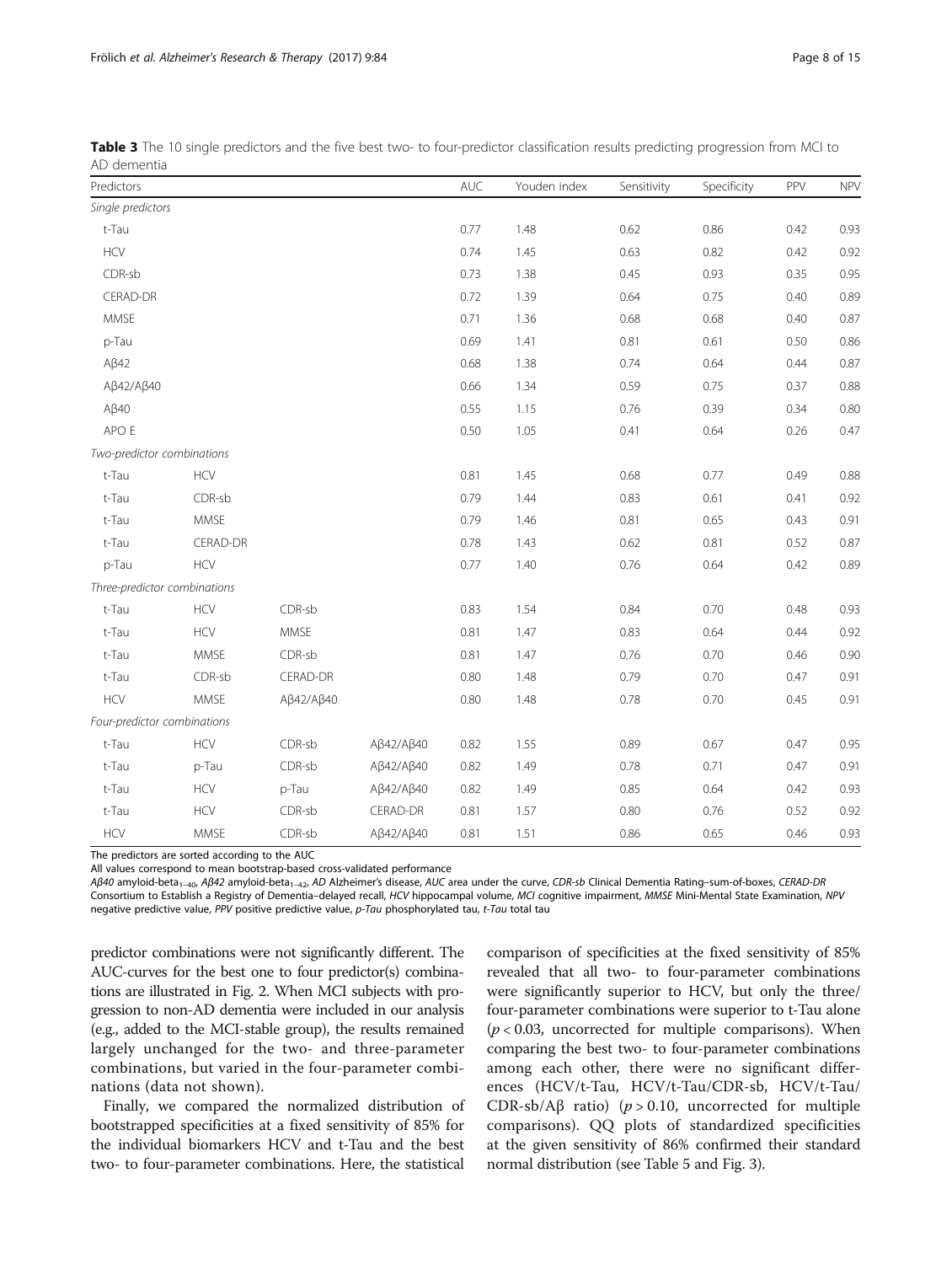<span id="page-8-0"></span>Table 4 P values showing pairwise statistical comparisons of single predictor receiver operating characteristic curves based on area under the curve

|             | <b>HCV</b> | $A\beta42$ | $A\beta40$ | p-Tau | t-Tau | <b>MMSE</b> | CDR-sb | <b>CERAD-DR</b> | $A\beta42/A\beta40$ |
|-------------|------------|------------|------------|-------|-------|-------------|--------|-----------------|---------------------|
| <b>HCV</b>  |            | ns         | 0.03       | ns    | ns    | ns          | ns     | ns              | ns                  |
| $A\beta42$  |            |            | ns         | ns    | ns    | ns          | ns     | ns              | ns                  |
| $A\beta40$  |            |            |            | 0.02  | 0.00  | 0.04        | 0.02   | 0.05            | 0.06                |
| p-Tau       |            |            |            |       | 0.03  | ns          | ns     | ns              | ns                  |
| t-Tau       |            |            |            |       |       | ns          | ns     | ns              | 0.02                |
| <b>MMSE</b> |            |            |            |       |       |             | ns     | ns              | ns                  |
| CDR-sb      |            |            |            |       |       |             |        | ns              | ns                  |
| CERAD-DR    |            |            |            |       |       |             |        |                 | ns                  |
|             |            | .          |            |       |       |             |        |                 |                     |

Significant values are shown in bold typeface

Data were not corrected for multiple testing

For comparing areas under the curve we used a bootstrapping algorithm as implemented in pROC packages (Version 1.8)

 $A\beta$ 40 amyloid-beta<sub>1–40</sub>, A $\beta$ 42 amyloid-beta<sub>1–42</sub>, CDR-sb Clinical Dementia Rating–sum-of-boxes, CERAD-DR Consortium to Establish a Registry of Dementia–delayed recall, HCV hippocampal volume, MMSE Mini-Mental State Examination, ns not significant, p-Tau phosphorylated tau, t-Tau total tau

# **Discussion**

The power of hippocampal volume, CSF Alzheimer biomarkers, and neuropsychological measures for predicting progression from MCI to AD dementia was analyzed in a relatively large multicentre memory clinic cohort from the German Dementia Competence Network (DCN). A combination of two biomarkers of neurodegeneration (e.g., HCV and t-Tau) did not predict AD dementia in MCI significantly better than any parameter alone, and none of the possible three- to four-parameter combinations improved the predictive power. Our study is unique in applying advanced statistical methods for testing different biomarker combinations for superiority over each other.

A systematic incremental combination of the nine independent predictor variables in models with maximally four predictors allowed for the direct comparison of single predictor models with more complex models, based upon a bootstrapping algorithm for the AUC. There was

**Table 5**  $P$  values showing statistical comparisons of the specificities of the receiver operating characteristic curves for the best one-, two-, three-, and four-predictor combinations at a given sensitivity of 85%

|                    |    |      | $CDR-sb$ | t-Tau t-Tau, HCV t-Tau, HCV, t-Tau, HCV, CDR-sb,<br>Aβ42/Aβ40 |
|--------------------|----|------|----------|---------------------------------------------------------------|
| <b>HCV</b>         | ns | 0.03 | 0.001    | 0.000                                                         |
| t-Tau              |    | ns   | 0.01     | 0.003                                                         |
| t-Tau, HCV         |    |      | ns       | ns                                                            |
| t-Tau, HCV, CDR-sb |    |      |          | ns                                                            |

Data were not corrected for multiple testing

For comparing the values we used a bootstrapping algorithm as implemented in pROC packages (Version 1.8)

All predictor combinations were statistically superior to single predictors, but none of the best three- and four-parameter combination was statistically superior to the two-predictor combination

Aβ40 amyloid-beta<sub>1–40</sub>, Aβ42 amyloid-beta<sub>1–42</sub>, CDR-sb Clinical Dementia Rating–sum-of-boxes, HCV hippocampal volume, ns not significant, t-Tau total tau

a numerical gain by up to 6% in AUC from the best single-predictor model to the best four-predictor model, but none of the differences between one-predictor models and the best two-predictor model were statistically significant. Only when specificities were compared for a given sensitivity of 85% was there an inferiority of hippocampal volume to the best two- to four-parameter combinations. Although it is possible that a test of these models in a larger sample or a combination of even more predictors may lead to a generally superior multipredictor model, the current results support the assumption that an easy to use



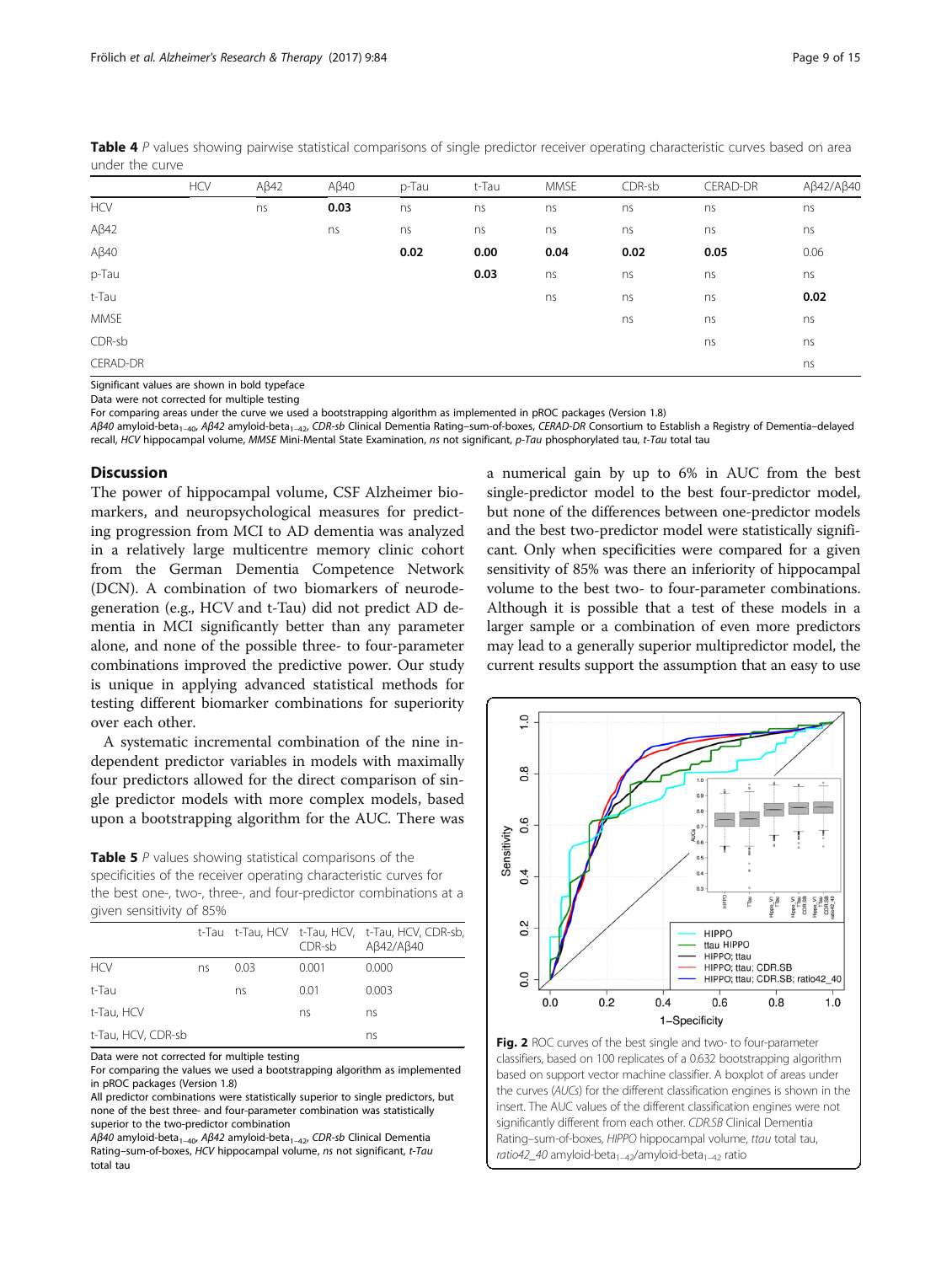<span id="page-9-0"></span>

and economic one-predictor model of neurodegeneration markers may be as good as more complex models for the prediction of progression from MCI to AD dementia within a relatively short time interval of 2 years. Indeed, due to typically high collinearity of predictor variables, more complex models are not likely to increase prediction accuracy [\[58\]](#page-14-0).

Our cohort of MCI patients is generated from a large multicenter study of German university memory clinics in patients with various degrees of cognitive impairment ranging from subjective cognitive decline to various forms of dementia which differs, for example, from the Alzheimer's Disease Neuroimaging Initiative (ADNI) cohort in terms of setting and recruitment [[33\]](#page-13-0). A selection bias of the final analysis set of moderate sample size from the much larger total MCI cohort could not be demonstrated in our data. MCI participants in ADNI were carefully selected to include individuals with documented memory impairment and to exclude those whose impairment could arise from other potential causes. Thus, the ADNI MCI population is not representative of a general clinical population, but more of a research population. In our sample, the inclusion and exclusion criteria were more liberal [\[33](#page-13-0)] as the patients were recruited from a help-seeking clinical sample. Also, the neuropsychological criteria to diagnose MCI used a more liberal threshold to define cognitive impairment, following the criteria proposed by Winblad et al. [\[5](#page-13-0)]. The mean age of our sample (66 years) was considerably younger than in ADNI (74 years) [\[59\]](#page-14-0), and in the DESCRIPA study (71 years) [\[60\]](#page-14-0). This may impact on the proportion of subjects progressing to AD dementia at the given follow-up rate. Clinically, 24.3% of the MCI patients of the DCN cohort progressed to AD dementia after a mean follow-up period of 25.5 months, corresponding to an annualized conversion rate of 12%. This rate is lower than an approximate 30% progression rate in other multicenter cohorts with comparable follow-up (32% DESCRIPA [\[60, 61\]](#page-14-0), 30–44% ADNI [[24, 31](#page-13-0), [59](#page-14-0)], and 30% AIBL [[62\]](#page-14-0)). After a mean follow-up period of 3.3 years, 44.6% of MCI subjects from ADNI had progressed to AD dementia [[59](#page-14-0)], in line with the notion that the likelihood of progression to AD dementia increases with follow-up time. In summary, the lower progression rate may be attributed to the lower mean age, a broader definition of MCI, and differences in recruitment strategy of patients in our sample compared to other cohorts with similar follow-up time [[62](#page-14-0)–[64](#page-14-0)].

As in other studies, the groups of MCI-stable and MCI-AD were not different with respect to age, education, gender, APO E genotype, and Aβ40, and all baseline Alzheimer biomarker levels were pathologically changed in MCI-AD compared to MCI-stable. With respect to their predictive power, a shorter follow-up time generally favors biomarkers of neurodegeneration, e.g., tau and HCV, since neurodegeneration occurs shortly before (or even triggers) progression from MCI to dementia stage. In univariate analyses, the biomarkers t-Tau and HCV and the cognitive markers CDR-sb, CERAD-DR, and MMSE fairly well predicted progression to AD dementia, while p-TAU, Aβ42, and Aβ40 only poorly predicted progression. APO E genotype did not have any predictive value. None of the single predictors reached the criterion of an AUC > 0.8 for a diagnostic biomarker, suggested by a Consensus report [\[57](#page-14-0)]. Almost all of the two- to four-predictor combinations increased the predictive power over the threshold AUC > 0.8, but none of the three- and four-predictor combinations were significantly superior to the two-predictor combination of the injury markers HCV and t-Tau. Similar to our data, data from ADNI showed that a combination of a measure of volumetric change and t-Tau in CSF was associated with higher risk of progression to AD dementia from MCI compared with each marker alone [[24](#page-13-0)]. In the European multicentre DESCRIPA study, these injury markers predicted time to dementia in subjects with MCI and proven amyloid pathology [[65\]](#page-14-0).

Diagnostic biomarkers for the cross-sectional diagnosis of AD dementia compared to controls should have a sensitivity and specificity above 80% [\[57\]](#page-14-0). Our best twoand three-predictor combinations were both above this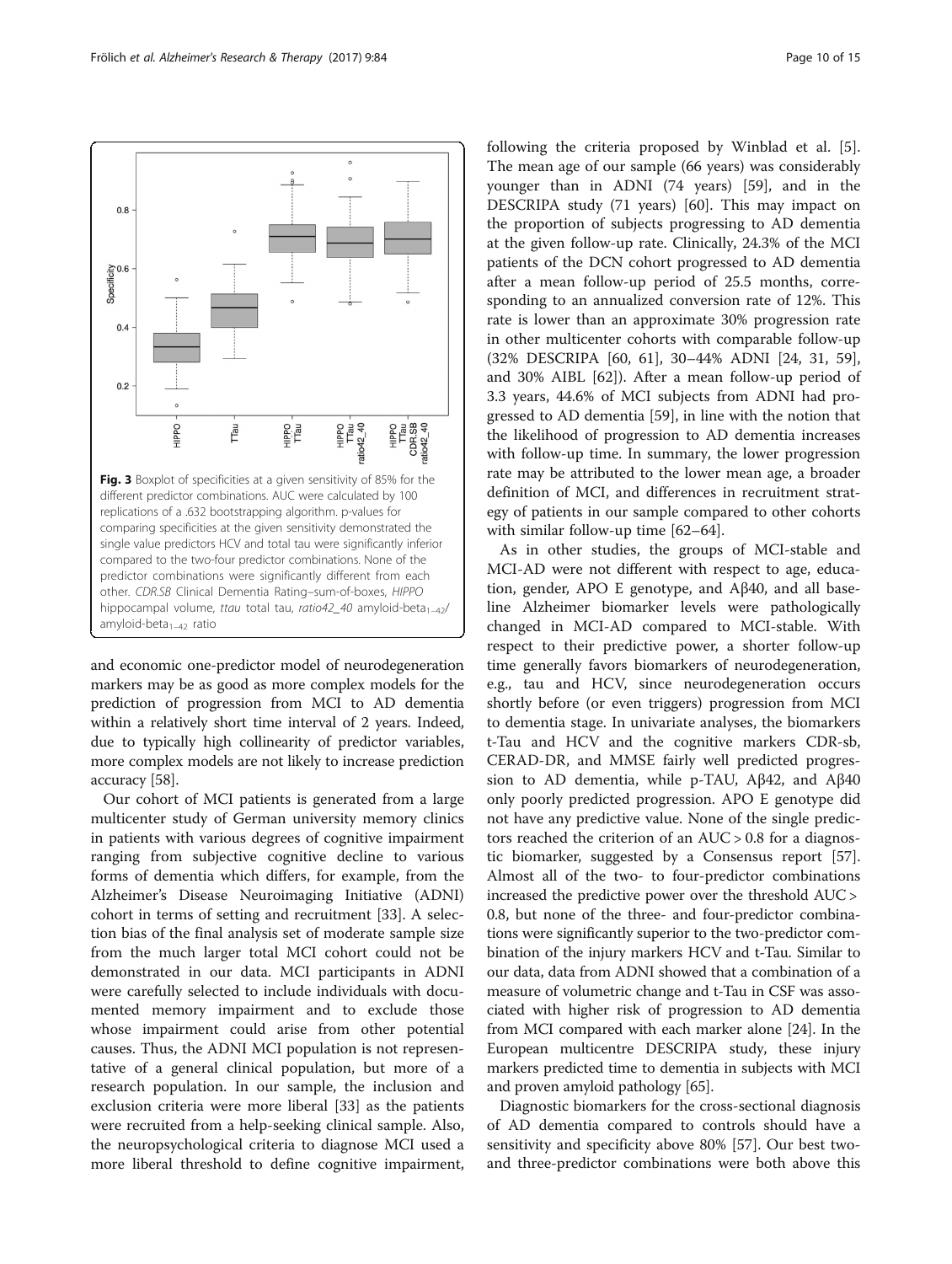criterion for sensitivity but not for specificity and had a Youden's index > 1.45. This relative lack of specificity may mainly be due to two reasons: 1) despite extensive inclusion and exclusion criteria, there will be some heterogeneity of underlying disease in MCI patients; 2) at a mean follow-up interval of approximately 2 years (maximum 3 years), some patients classified as MCIstable will not yet have progressed to AD dementia. This hypothesis is consistent with findings of a meta-analysis showing a trend towards increasingly higher effect sizes of CSF biomarkers including t-Tau, p-Tau and Aβ42 during longer clinical follow-up [\[66\]](#page-14-0). In conclusion, the distinction of clinical entities (healthy versus diseased) differs between a short-term prediction of progression to AD dementia as compared to a cross-sectional diagnosis of AD dementia.

Three aspects of the data on individual predictors deserve comment. Firstly our data are based on a variable length of follow-up  $(1-3 \text{ years})$  which optimizes the available study information. A homogeneous follow-up of, for example, 1 year resulted in lower predictive values due to a reduced number of subjects progressing to AD dementia (21 instead of 28 patients). Hippocampal volume and total tau remained the best single predictors and two-parameter combinations. Furthermore, the order of the best three-predictor combination also remained unchanged (data not shown). Thus, any restriction to a homogenous short follow-up time will underestimate the predictive power of all parameters. Scientifically, a followup time until death of study participants would be desirable, but this would be accompanied by considerable drop-out due to various age- and disease-associated reasons. From a clinical standpoint, a follow-up time of 2–3 years may be an acceptable compromise to inform patients with MCI about their foreseeable future, rather than a follow-up time of, for example, 10 years or more, because their life expectancy may be limited. Also, the inclusion of 17 non-AD converters into the MCI-stable group did not impact our analysis. This suggests that our model could apply to unselected MCI subjects, although the large drop-out rate due to loss to follow-up and missing biomarker information limits the generalizability. Secondly, with respect to CSF analyses, it has been argued that a lumbar puncture (LP) for CSF protein analysis may be too invasive for routine use in patients with dementia or MCI. Although there are some contraindications to LP, several studies have shown negligible frequency of complications, especially in the elderly. This supports a routine analysis of CSF biomarkers as part of the clinical diagnostic workup of patients with cognitive impairment possibly due to AD [[67](#page-14-0)]. Thirdly, Aβ42 in CSF was abnormal in just 34% of the total MCI sample. In the MCI-AD subgroup, which consisted largely of patients with amnestic MCI (26/28 patients), roughly two-thirds of the patients had abnormal Aβ42 values. The remaining third of patients would have to be classified as suspected non-AD pathophysiology (SNAP), at a frequency roughly consistent with a previous review [[68\]](#page-14-0). Again, our sample of patients is more representative of a general help-seeking memory clinic population, and a greater heterogeneity of underlying disease in MCI patients is to be expected as compared to a research population. Also, Aβ42 in CSF was the individual parameter least predictive for progression to AD dementia. In a previous publication on MCI patients from the DCN [[69\]](#page-14-0), episodic memory measures were highly significantly related to a CSF AD+ signature (Hulstead score, which includes measures of Aβ42 and t-Tau [\[70](#page-14-0)]). This suggests that our sample does contain an enriched sample of patients with incipient Alzheimer pathology.

However, at the short follow-up interval of approximately 2 years (maximum 3 years), some patients classified as MCI-stable will not yet have progressed to AD dementia and biomarkers of neurodegeneration will be favored over biomarkers of amyloid pathology in predicting progression to AD dementia. This assumption is supported by the poorer specificity of Aβ42 compared to t-Tau (0.64 versus 0.86), which reflects a lower ratio of negative cases (i.e., such MCI subjects that will remain stable over a much longer observation period), whereas the sensitivity (a ratio of such MCI cases that characterize with pathological biomarkers and have already progressed to dementia) of Aβ42 is superior to t-Tau (0.74 versus 0.62) and slightly superior to hippocampal volume (0.71). Comparable data were obtained by Davatzikos et al. [[71](#page-14-0)] in a subset of patients for whom both CSF and spatial patterns of brain atrophy AD score (SPARE-AD) values were available. However, some further analyses of ADNI data with longer follow-up [\[59\]](#page-14-0) and DESCRIPA data [\[61\]](#page-14-0) are in disagreement with the relative superiority of CSF t-Tau over CSF Aβ42 in predictor combinations. It had been suggested that the ratio of Aβ42/Aβ40 may improve the validity of the CSF amyloid AD biomarker for diagnosis [[43](#page-13-0), [44\]](#page-14-0). In our dataset, however, the  $A\beta42/A\beta40$  ratio was not consistently superior to Aβ42 alone for predicting AD dementia in MCI patients.

In several analyses using diverse subgroups of MCI patients from the ADNI cohort, several combinations of different biomarkers were tested to predict future cognitive decline or progression to AD dementia; different measures of cortical atrophy including hippocampal volume and, less significantly, the  $tau/β-42$  ratio, predicted cognitive decline in MCI [[29\]](#page-13-0). Landau et al. [[11](#page-13-0)] found that several biomarkers predicted cognitive decline in univariate models, but only reduced glucose metabolism and episodic memory predicted progression to AD. Ewers et al. [[59](#page-14-0)] in their comparison of the effectiveness of single variables and multiple variables in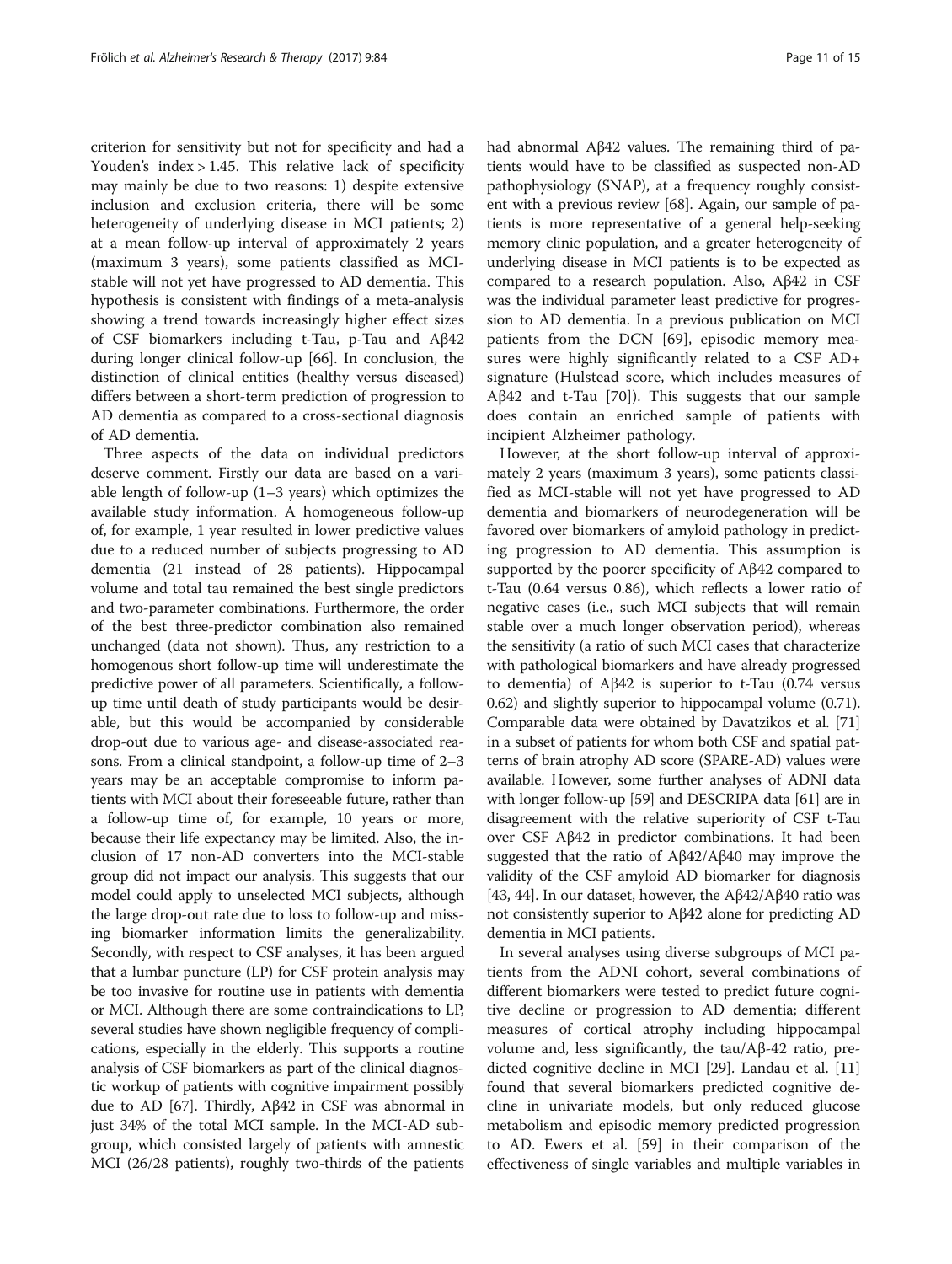predicting the conversion of MCI to AD found that the best single predictors were comparable in accuracy with the best multiple predictor models, which included right hippocampal volume, CSF p-Tau/Aβ42, TMT-B, and age. Davatzikos et al. [\[71](#page-14-0)] reported that the best combination of biomarkers for predicting AD dementia from MCI was a combination of SPARE-AD score, summarizing brain atrophy patterns, with CSF total tau. Gomar et al. [[12\]](#page-13-0) found that their most predictive model included two measures of episodic memory and one MR volume measure. An approach using the weighted fusion of data from both high- and low-dimensional modalities [[72](#page-14-0)] found that MCI to AD conversion was optimally predicted by a combination of FDG-PET, MRI shape information, and CSF biomarkers, although CSF biomarkers added only minor improvement. By integrating multimodal data in a probabilistic manner, Young et al. [[73](#page-14-0)] predicted conversion of MCI to AD over 3 years with an accuracy of 72.2%. Heister et al. [\[31](#page-13-0)] stratified the ADNI MCI cohort by degree of MR atrophy, CSF biomarker levels, or the degree of learning impairment, and assessed the contribution of each factor to the MCI to AD conversion. Learning impairment plus MR atrophy were associated with the highest risk  $(HR = 29.0)$  for conversion. A lack of sensitivity of Aβ42 for prediction was noted. Trzepacz et al. [[74](#page-14-0)] analyzed 29 numeric neuroimaging variables for their performance for predicting conversion from MCI to AD dementia at 2 years. MRI measures had the highest predictive accuracy (67%) which increased (76%) when combined with PIB-PET, producing the highest accuracy among any biomarker combination. For the DESCRIPA cohort, a multicenter European cohort with a 5-year follow-up period, it has been shown that in subjects with MCI and evidence of amyloid pathology, the injury markers CSF t-Tau, p-Tau, and hippocampal atrophy can best predict cognitive decline [\[60](#page-14-0)]. Similarly, earlier studies with smaller sample sizes have shown that a combination of hippocampal volume on MRI and CSF-based biomarkers may increase prediction accuracy [[23,](#page-13-0) [75\]](#page-14-0).

#### Limitations

The present study has some limitations. Firstly, only patients who were subjected to a CSF analysis at baseline and were able to undergo MRI and who returned for clinical follow-up were analyzed. However, a sampling bias in our final analysis set could not be demonstrated. Secondly, the variability of CSF biomarker levels between laboratories [[76](#page-14-0)–[80\]](#page-14-0) makes it difficult to introduce generally applicable cut-off values. To minimize variability we had installed SOPs for pre-analytical sample handling prior to the initiation of the study [\[41\]](#page-13-0) and analyzed the CSF samples in one centre only. Thirdly, and as in most other predictive studies, patient classification relied on a clinical diagnosis which is not always accurate, especially at early stages of the disease. None of the cases investigated here was neuropathologically verified. This was one of the reasons for excluding patients from our analyses who progressed to other forms of dementia. Fourthly, our study was performed in a memory clinic setting with a tertiary referral structure and therefore should be replicated in other more general settings. This might lead to datasets with a number of incomplete cases. However, the advanced diagnostic procedures (MRI and LP) will be restricted to specialist centers and motivated patients (typical for tertiary referral samples or a memory clinic population) if ever implemented into clinical practice. This may facilitate the generation of complete datasets as used in our study. Furthermore, our statistical methods require complete datasets to allow group comparisons by bootstrapping algorithms. Finally, we applied a relatively short followup period with a mean of 2 years, meaning that a certain proportion of patients who were classified as stable are likely to progress to dementia later on. This may explain the low positive predictive value, a value which had not been explicitly referred to before. However, the successful short-term prediction is also a particular strength of the study (see above).

There are several other strengths of the study presented here. It is a large prospective multicentre study investigating the predictive properties of core dementia biomarkers with uniform protocols across centers and with prior installation of SOPs, including the use of appropriate CSF sample tubes and overall standardized pre-analytical CSF handling. The patients were phenotyped and followed-up in expert university memory clinics, which increases the quality of the diagnostic workup. We adhered to the STARD recommendations. All these measures should optimize the generalizability of the results.

#### Conclusion

Our results show that a combination of two biomarkers of neurodegeneration (e.g., HCV and t-Tau) is not superior over the single parameters alone in identifying patients with MCI who are most likely to progress to AD dementia within a relatively short time period. However, there is a gradual increase in the statistical measures across increasing biomarker combinations (always involving t-Tau and HCV as the best parameters). From our data it is not possible to deduct recommendations on how to optimize the predictive diagnosis in individual patients with MCI in clinical practice. For enrichment strategies of MCI patients progressing to AD dementia for clinical trials, a combination of two neurodegeneration parameters (HCV and t-Tau) in addition to clinical measures such as CDR-sb may maximize progression rates in order to minimize false negative results of intervention studies.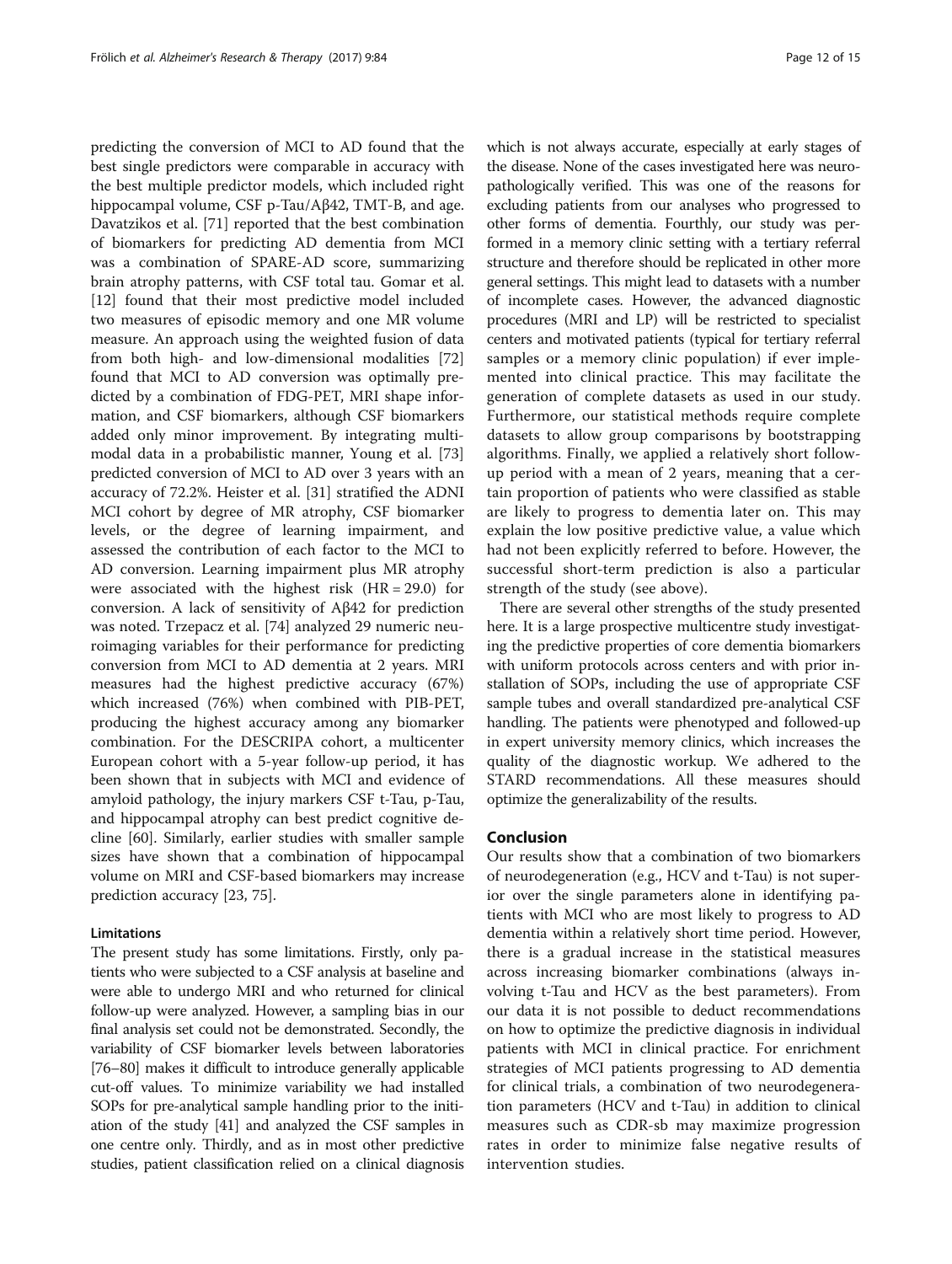#### Abbreviations

AD: Alzheimer's disease; ADL: Activites of daily living; ADNI: Alzheimer's Disease Neuroimaging Initiative; AIBL: Australian Imaging, Biomarkers and Lifestyle; AUC: Area under the curve; Aβ40: Amyloid-beta<sub>1–40</sub>; Aβ42: Amyloidbeta<sub>1–42</sub>; B-ADL: Bayer activities of daily living; CDR: Clinical Dementia Rating; CDR-sb: Clinical Dementia Rating sum-of-boxes; CERAD: Consortium to Establish a Registry of Dementia; CERAD-DR: Consortium to Establish a Registry of Dementia delayed recall; CSF: Cerebrospinal fluid; DCN: Dementia Competence Network; DESCRIPA: Development of screening guidelines and clinical criteria for predementia, Alzheimer's disease; ELISA: Enzyme-linked immunosorbent assay; FDG-PET: Fluorodeoxyglucose positron emission tomography; FLIRT: FMRIB Linear Image Registration Tool; FMRIB: Oxford Centre for Functional MRI of the Brain; FSL: FMRIB Software Library; HCV: Hippocampal volume; LP: Lumbar puncture; MCI: Mild cognitive impairment; MCI-AD: Mild cognitive impairment progressing to Alzheimer's disease; MMSE: Mini-Mental State Examination; MRI: Magnetic resonance imaging; NINCDS-ADRDA: National Institute of Neurological and Communicative Disorders and Stroke, Alzheimer's Disease and Related Disorders Association; p-Tau: Phosphorylated tau; ROC: Receiver operating characteristic; SNAP: Suspected non-Alzheimer disease pathophysiology; SOP: Standard operating procedure; SPARE-AD score: Spatial patterns of brain atrophy Alzheimer's disease score; STARD: Standards for Reporting Diagnostic accuracy; SVM: Support vector machine; t-Tau: total tau

#### Acknowledgements

We wish to thank all patients and their caregivers, as well as all coworkers in the cooperating centers, who participated in the trial.

#### Availability of data and materials

The datasets during and/or analyzed during the current study are available from the corresponding author on reasonable request.

#### Funding

This study has been supported by a grant from the German Federal Ministry of Education and Research (BMBF): Kompetenznetz Demenzen (01GI0420). The sponsor had no role in the study design, data collection, data analysis, data interpretation, or the writing of the report.

#### Authors' contributions

LF and JK conceptualized this study and drafted the manuscript. OP, ER, MW and WM made substantial contributions to conception and design and interpretation of data. LF, OP, JW, HJG, FJ, AK, HJ, MH, CL, JP, FMR, JS, SJT, SW, IH, JK, WM, FH, and ER contributed to patient phenotyping and sample collection, ascertainment, diagnosis and preparation of samples. PL, JW, OG and SJT performed the biomarker analysis, OR developed the database for the DCN project. JSchu and CB performed the statistical analyses, under supervision by LF, JK, OP, and WM. All authors revised the manuscript critically for important intellectual content and gave final approval of the version to be published.

#### Authors' information

Not applicable.

#### Ethical approval and consent to participate

The DCN study was approved by the Ethics Review Board of the Medical Faculty of the University of Erlangen (coordinating center) and by the Ethics Committees at each individual recruiting site. These were the Ethics Committees of the Medical Faculties of the Universities of Heidelberg (Faculty Mannheim and Faculty Heidelberg), Charité Berlin, Göttingen, Munich (LMU) and Munich (TU), Leipzig, Hamburg, Bonn, Düsseldorf, Freiburg, and Frankfurt/Main. The study was conducted in accordance with the Declaration of Helsinki. All patients gave written informed consent to participate at the point of recruitment to the study.

#### Consent for publication

All authors have approved the manuscript for submission and gave consent for publication.

#### Competing interests

LF has received payment for consultancy, expert testimony, honorarium, or traveling support from AstraZeneca, Eisai, Eli Lilly, GE Healthcare, Janssen-Cilag, Lundbeck, Merz Pharma, Novartis, Pfizer, and Schering-Plough, and Apotex Inc., and has received a research grant from Novartis, Pfizer paid to his institution. OP is on scientific advisory boards for Roche, Kyowa Kirin, Novartis, Lilly, and Piramal. He has received funding for travel or speaker honoraria from GSK, Nutricia, and Merck Serono. He has acted as a consultant for Affiris and Roche. He has received research support from Affiris, Piramal, BMS, Eli Lilly, Pfizer, Servier, TRX Pharmaceuticals, Lundbeck, and Genentech. FJ has received consultation board honoraria and speakers fees from AC Immune, Lilly, GE Healthcare, Janssen, USB, Schwabe, Esai, Pfizer, Novartis, and Roche. He has received a research grant paid to his institution from Schwabe. JP has received honoraria from Merz, Janssen-Cilag, and Novartis. MH has received a research grant from Schwabe GmbH, has received speakers honoraria from Pfizer Inc., Merz Pharmaceuticals, and GlaxoSmithKline, and served on an advisory board for Hoffmann-La Roche. ER is a Merz GmbH collaborator, is on the speakers bureau of/has received a travel grant from BMS, Lundbeck, Servier, and Otsouka, and has received a research grant from Lilly, BMS, AstraZeneca, and Lundbeck. FH has been a consultant to AstraZeneca in the area of depression between June 2011 and November 2012. WM has received payment for educational lectures from Merz. JW is on the advisory board for Eli Lilly and has received consulting fee or honorarium and support for traveling to board meetings. He received payment for lectures from Novartis. JK has received financial support for conducting clinical trials from various pharmaceutical companies manufacturing anti-dementia drugs. He is mentioned as coinventor on the following patents: Substituted piperidines or pyrrolidine compounds for treating sigma-receptor modulated disorders (WO001996031208A3); Method of differentially diagnosing dementias (WO002008058764A1); Soluble amyloid precursor proteins in CSF as biomarkers of Alzheimer's disease (EP000002068151A1); Immunoglobulinbound Aβ and immunoglobulins-binding Aβ peptides in diagnosis and therapy of Alzheimer's disease (WO002007082750A1); and Method of diagnosing acute cerebral ischemia (WO002008058764A1). The remaining authors declare that they have no competing interests.

#### Publisher's note

Springer Nature remains neutral with regard to jurisdictional claims in published maps and institutional affiliations.

#### Author details

<sup>1</sup>Department of Geriatric Psychiatry, Central Institute of Mental Health, Medical Faculty Mannheim, University of Heidelberg, Zentralinstitut für Seelische Gesundheit, Quadrat J5, D-68159 Mannheim, Germany. 2 Department of Psychiatry and Psychotherapy, Campus Benjamin Franklin, Charité, Berlin, Germany. <sup>3</sup>Department of Psychiatry and Psychotherapy, Friedrich-Alexander-University of Erlangen-Nuremberg, Nuremberg, Germany. 4 Department of Neurodegeneration Diagnostics, Medical University of Bialystok, Bialystok, Poland. <sup>5</sup>Department of Psychiatry and Psychotherapy University Medical Center Göttingen, and German Center for Neurodegenerative Diseases (DZNE), Research Site Göttingen, Göttingen, Germany. <sup>6</sup>German Center for Neurodegenerative Diseases (DZNE), Rostock Germany. <sup>7</sup>Department of Psychosomatic Medicine, University Medicine Rostock, Rostock, Germany. <sup>8</sup>Department of Psychiatry and Psychotherapy, Ludwig-Maximilian-University of Munich, Munich, Germany. <sup>9</sup>Department of Psychiatry, University of Leipzig, Leipzig, Germany. <sup>10</sup>Department of Psychiatry and Psychotherapy, University Medical Center Hamburg, Hamburg, Germany. <sup>11</sup>Department of Psychiatry and Psychotherapy, University of Bonn, Bonn, Germany. 12German Center for Neurodegenerative Diseases (DZNE), Cologne/Bonn, Germany. 13Department of Psychiatry and Psychotherapy, Medical Faculty University of Cologne, Cologne, Germany. 14Department of Psychiatry and Psychotherapy, Technical University of Munich, Munich, Germany. 15Department of Psychiatry and Psychotherapy, University of Düsseldorf, Düsseldorf, Germany. <sup>16</sup>Center for Psychiatry, Clinic for Geriatric Psychiatry and Psychotherapy Emmendingen and Department of Psychiatry and Psychotherapy, University of Freiburg, Freiburg, Germany. <sup>17</sup>Institute of General Medicine University of Frankfurt, Frankfurt am Main, Germany. <sup>18</sup>Section for Geriatric Psychiatry Research, Department for Psychiatry, University of Heidelberg, Heidelberg, Germany. <sup>19</sup>Department of Medical Informatics, University of Göttingen, Göttingen, Germany. 20MicroDiscovery GmbH, Berlin, Germany.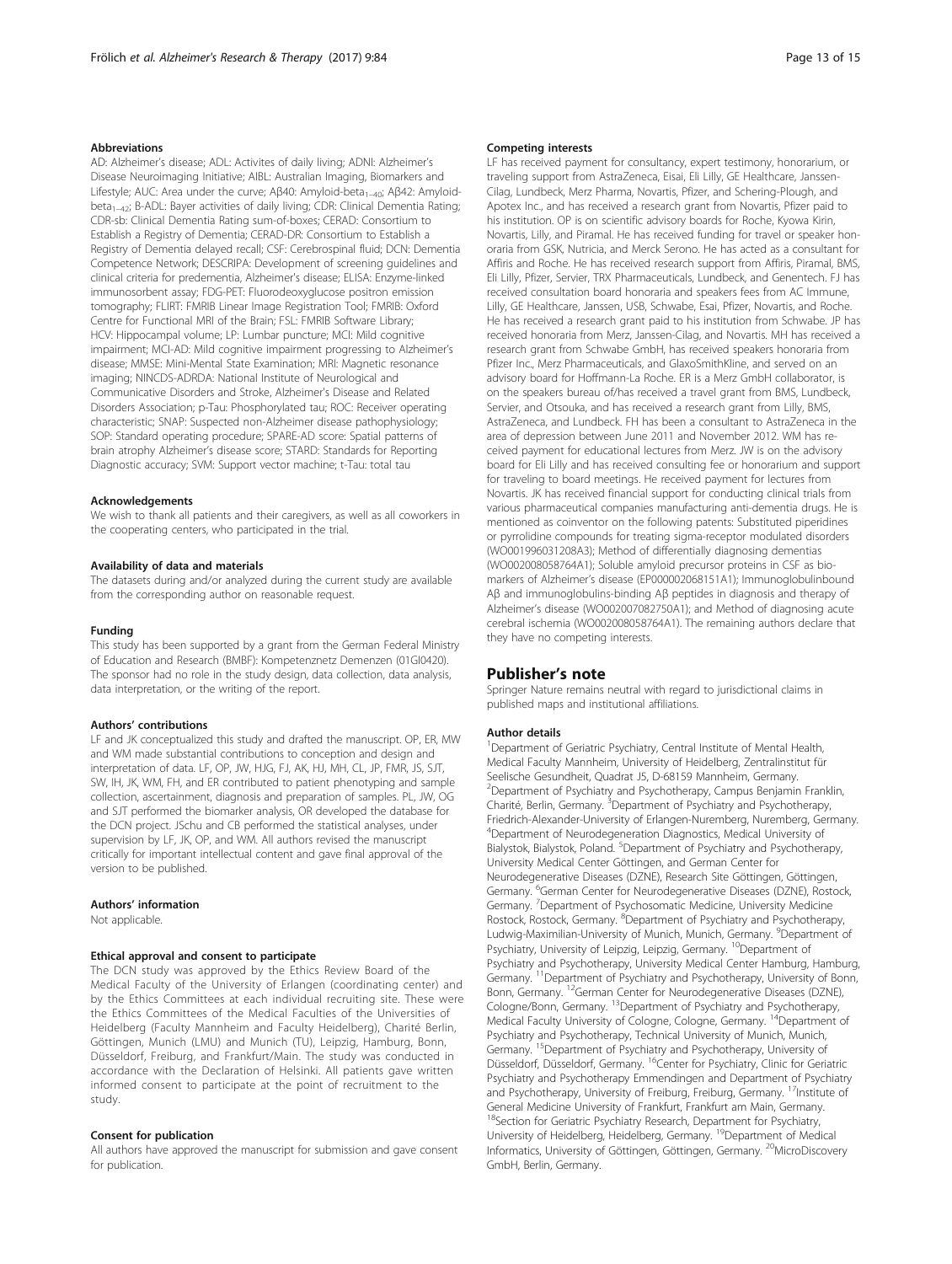#### <span id="page-13-0"></span>Received: 7 September 2016 Accepted: 30 August 2017 Published online: 10 October 2017

#### References

- 1. Jack Jr CR, Knopman DS, Jagust WJ, Shaw LM, Aisen PS, Weiner MW, et al. Hypothetical model of dynamic biomarkers of the Alzheimer's pathological cascade. Lancet Neurol. 2010;9:119–28.
- Jack Jr CR, Knopman DS, Jagust WJ, Petersen RC, Weiner MW. Aisen PS. et al. Tracking pathophysiological processes in Alzheimer's disease: an updated hypothetical model of dynamic biomarkers. Lancet Neurol. 2013;12:207–16.
- Bobinski M, De Leon MJ, Wegiel J, DeSanti S, Convit A, Saint Louis LA, et al. The histological validation of post mortem magnetic resonance imagingdetermined hippocampal volume in Alzheimer's disease. Neuroscience. 2000;95:721–5.
- 4. Zarow C, Vinters HV, Ellis WG, Weiner MW, Mungas D, White L, et al. Correlates of hippocampal neuron number in Alzheimer's disease and ischemic vascular dementia. Ann Neurol. 2005;57:896–903.
- 5. Winblad B, Palmer K, Kivipelto M, Jelic V, Fratiglioni L, Wahlund LO, et al. Mild cognitive impairment—beyond controversies, towards a consensus: report of the International Working Group on Mild Cognitive Impairment. J Intern Med. 2004;256:240–6.
- Mattsson N, Zetterberg H, Hansson O, Andreasen N, Parnetti L, Jonsson M, et al. CSF biomarkers and incipient Alzheimer disease in patients with mild cognitive impairment. JAMA. 2009;302:385–93.
- Blennow K, Zetterberg H. The application of cerebrospinal fluid biomarkers in early diagnosis of Alzheimer disease. Med Clin North Am. 2013;97:369–76.
- 8. Frisoni GB, Fox NC, Jack Jr CR, Scheltens P, Thompson PM. The clinical use of structural MRI in Alzheimer disease. Nat Rev Neurol. 2010;6:67–77.
- 9. Teipel SJ, Grothe M, Lista S, Toschi N, Garaci FG, Hampel H. Relevance of magnetic resonance imaging for early detection and diagnosis of Alzheimer disease. Med Clin North Am. 2013;97:399–424.
- 10. Misra C, Fan Y, Davatzikos C. Baseline and longitudinal patterns of brain atrophy in MCI patients, and their use in prediction of short-term conversion to AD: results from ADNI. Neuroimage. 2009;44:1415–22.
- 11. Landau SM, Harvey D, Madison CM, Reiman EM, Foster NL, Aisen PS, et al. Comparing predictors of conversion and decline in mild cognitive impairment. Neurology. 2010;75:230–8.
- 12. Gomar JJ, Bobes-Bascaran MT, Conejero-Goldberg C, Davies P, Goldberg TE. Utility of combinations of biomarkers, cognitive markers, and risk factors to predict conversion from mild cognitive impairment to Alzheimer disease in patients in the Alzheimer's Disease Neuroimaging Initiative. Arch Gen Psychiatry. 2011;68:961–9.
- 13. Devanand DP, Pradhaban G, Liu X, Khandji A, De SS, Segal S, et al. Hippocampal and entorhinal atrophy in mild cognitive impairment: prediction of Alzheimer disease. Neurology. 2007;68:828–36.
- 14. Vos S, van Rossum I, Burns L, Knol D, Scheltens P, Soininen H, et al. Test sequence of CSF and MRI biomarkers for prediction of AD in subjects with MCI. Neurobiol Aging. 2012;33:2272–81.
- 15. Prestia A, Caroli A, van der Flier WM, Ossenkoppele R, Van BB, Barkhof F, et al. Prediction of dementia in MCI patients based on core diagnostic markers for Alzheimer disease. Neurology. 2013;80:1048–56.
- 16. Hansson O, Zetterberg H, Buchhave P, Londos E, Blennow K, Minthon L. Association between CSF biomarkers and incipient Alzheimer's disease in patients with mild cognitive impairment: a follow-up study. Lancet Neurol. 2006;5:228–34.
- 17. Buchhave P, Minthon L, Zetterberg H, Wallin AK, Blennow K, Hansson O. Cerebrospinal fluid levels of beta-amyloid 1-42, but not of tau, are fully changed already 5 to 10 years before the onset of Alzheimer dementia. Arch Gen Psychiatry. 2012;69:98–106.
- 18. Dickerson BC, Wolk DA. Biomarker-based prediction of progression in MCI: comparison of AD signature and hippocampal volume with spinal fluid amyloid-beta and tau. Front Aging Neurosci. 2013;5:55.
- 19. Da X, Toledo JB, Zee J, Wolk DA, Xie SX, Ou Y, et al. Integration and relative value of biomarkers for prediction of MCI to AD progression: spatial patterns of brain atrophy, cognitive scores, APOE genotype and CSF biomarkers. Neuroimage Clin. 2014;4:164–73.
- 20. Diniz BS, Pinto Junior JA, Forlenza OV. Do CSF total tau, phosphorylated tau, and beta-amyloid 42 help to predict progression of mild cognitive impairment to Alzheimer's disease? A systematic review and meta-analysis of the literature. World J Biol Psychiatry. 2008;9:172–82.
- 21. Hampel H, Bürger K, Pruessner JC, Zinkowski R, DeBernardis J, Kerkman D, et al. Correlation of cerebrospinal fluid levels of tau protein phosphorylated at threonine 231 with rates of hippocampal atrophy in Alzheimer disease. Arch Neurol. 2005;62:770–3.
- 22. Fjell AM, Walhovd KB, Fennema-Notestine C, McEvoy LK, Hagler DJ, Holland D, et al. CSF biomarkers in prediction of cerebral and clinical change in mild cognitive impairment and Alzheimer's disease. J Neurosci. 2010;30:2088–101.
- 23. Bouwman FH, Schoonenboom SNM, van der Flier WM, van Elk EJ, Kok A, Barkhof F, et al. CSF biomarkers and medial temporal lobe atrophy predict dementia in mild cognitive impairment. Neurobiol Aging. 2007;28:1070–4.
- 24. Vemuri P, Wiste HJ, Weigand SD, Shaw LM, Trojanowski JQ, Weiner MW, et al. MRI and CSF biomarkers in normal, MCI, and AD subjects: predicting future clinical change. Neurology. 2009;73:294–301.
- 25. Geroldi C, Rossi R, Calvagna C, Testa C, Bresciani L, Binetti G, et al. Medial temporal atrophy but not memory deficit predicts progression to dementia in patients with mild cognitive impairment. J Neurol Neurosurg Psychiatry. 2006;77:1219–22.
- 26. Visser PJ, Verhey FRJ, Hofman PA, Scheltens P, Jolles J. Medial temporal lobe atrophy predicts Alzheimer's disease in patients with minor cognitive impairment. J Neurol Neurosurg Psychiatry. 2002;72:491–7.
- 27. Fellgiebel A, Scheurich A, Bartenstein P, Müller MJ. FDG-PET and CSF phospho-tau for prediction of cognitive decline in mild cognitive impairment. Psychiatry Res. 2007;155:167–71.
- 28. Chetelat G, Eustache F, Viader F, De la Sayette V, Pelerin A, Mezenge F, et al. FDG-PET measurement is more accurate than neuropsychological assessments to predict global cognitive deterioration in patients with mild cognitive impairment. Neurocase. 2005;11:14–25.
- 29. Walhovd KB, Fjell AM, Brewer J, McEvoy LK, Fennema-Notestine C, Hagler Jr DJ, et al. Combining MR imaging, positron-emission tomography, and CSF biomarkers in the diagnosis and prognosis of Alzheimer disease. AJNR Am J Neuroradiol. 2010;31:347–54.
- 30. Zhang D, Wang Y, Zhou L, Yuan H, Shen D. Multimodal classification of Alzheimer's disease and mild cognitive impairment. Neuroimage. 2011;55: 856–67.
- 31. Heister D, Brewer JB, Magda S, Blennow K, McEvoy LK. Predicting MCI outcome with clinically available MRI and CSF biomarkers. Neurology. 2011; 77:1619–28.
- 32. Mitchell AJ, Shiri-Feshki M. Temporal trends in the long term risk of progression of mild cognitive impairment: a pooled analysis. J Neurol Neurosurg Psychiatry. 2008;79:1386–91.
- 33. Kornhuber J, Schmidtke K, Frölich L, Perneczky R, Wolf S, Hampel H, et al. Early and differential diagnosis of dementia and mild cognitive impairment: design and cohort baseline characteristics of the German Dementia Competence Network. Dement Geriatr Cogn Disord. 2009;27:404–17.
- 34. Dementia Competence Network, 2016. [http://www.kompetenznetz](http://www.kompetenznetz-demenzen.de/)[demenzen.de](http://www.kompetenznetz-demenzen.de/). Accessed 16 Dec 2015.
- 35. Bossuyt PM, Reitsma JB, Bruns DE, Gatsonis CA, Glasziou PP, Irwig LM, et al. The STARD statement for reporting studies of diagnostic accuracy: explanation and elaboration. Clin Chem. 2003;49:7–18.
- 36. Morris JC, Mohs RC, Rogers H, Fillenbaum G, Heyman A. Consortium to Establish a Registry for Alzheimer's Disease (CERAD) clinical and neuropsychological assessment of Alzheimer's disease. Psychopharmacol Bull. 1988;24:641–52.
- 37. Hindmarch I, Lehfeld H, de Jongh P, Erzigkeit H. The Bayer activities of daily living scale (B-ADL). Dement Geriatr Cogn Disord. 1998;9 Suppl 2:20–6.
- 38. Montgomery SA, Asberg M. A new depression scale designed to be sensitive to change. Br J Psychiatry. 1979;134:382–9.
- 39. Morris JC. The Clinical Dementia Rating (CDR): current version and scoring rules. Neurology. 1993;43:2412–4.
- 40. Folstein MF, Folstein SE, McHugh PR. Mini-Mental State: a practical method for grading the cognitive state of patients for the clinician. J Psychiatr Res. 1975;12:189–98.
- 41. Lewczuk P, Kornhuber J, Wiltfang J. The German Competence Net Dementias: standard operating procedures for the neurochemical dementia diagnostics. J Neural Transm. 2006;113:1075–80.
- 42. Portelius E, Westman-Brinkmalm A, Zetterberg H, Blennow K. Determination of beta-amyloid peptide signatures in cerebrospinal fluid using immunoprecipitation-mass spectrometry. J Proteome Res. 2006;5:1010–6.
- 43. Wiltfang J, Esselmann H, Bibl M, Hüll M, Hampel H, Kessler H, et al. Amyloid b peptide ratio 42/40 but not Ab42 correlates with phospho-Tau in patients with low- and high-CSF Ab40 load. J Neurochem. 2007;101:1053–9.